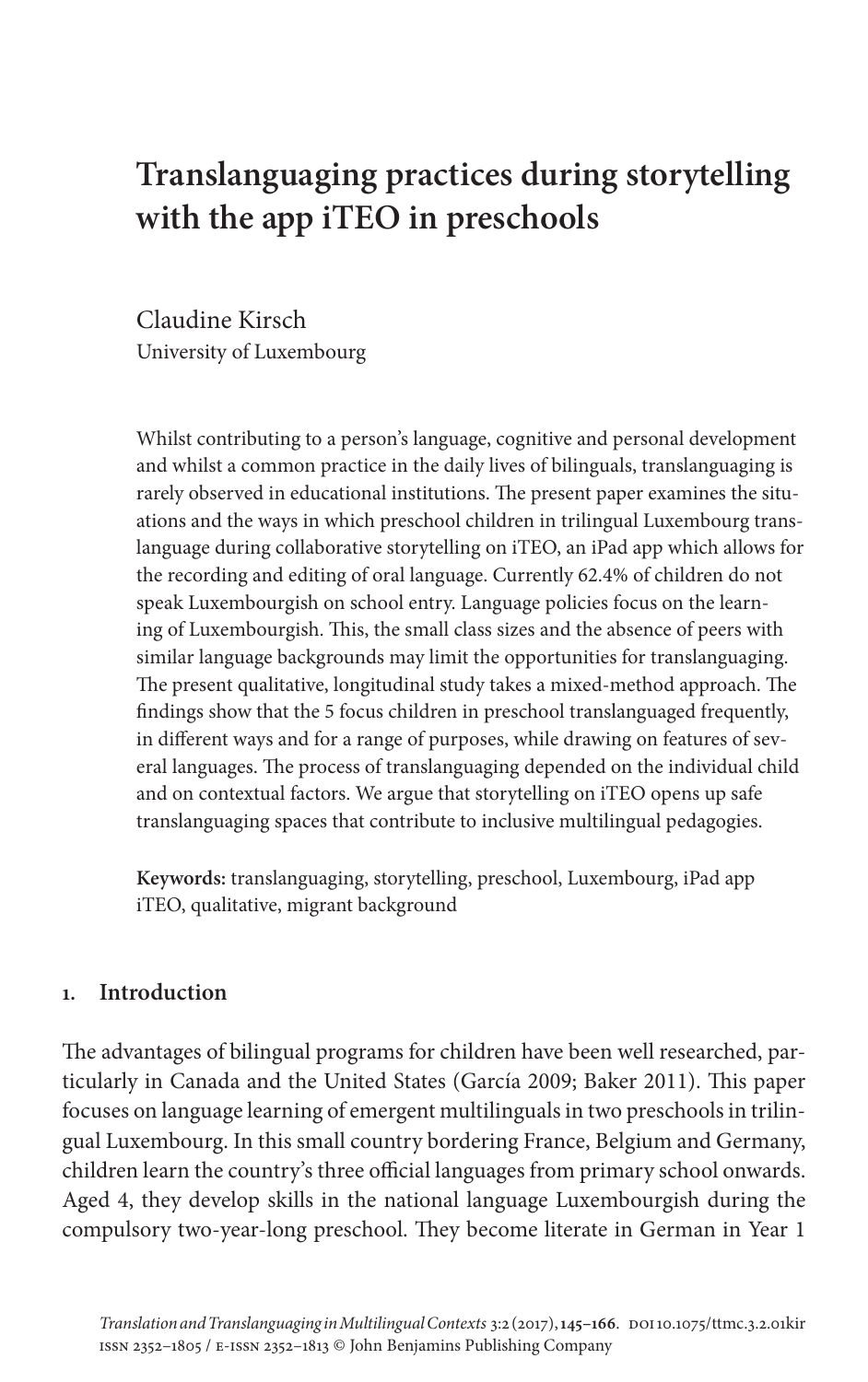and learn oral and written French fr[om Years 2 and 3 respective](#page-19-0)ly. The education system is 'multiple multilingual' (García and Flores 2011) but, at the same time, educational policies "[privilege compar](#page-18-0)tmentalized, monolingual, written, decontextualized language and literacy practices" (Hornberger and Link 2012, 265). Few [teachers](#page-20-0) draw on plurilingual didactics in foreign language teaching or have a dynamic view of bilingualism (De Korne 2012). This is problematic in a trilingual country where, on school entry, only 37.6% of the children speak Luxembourgish (MENJE 2016). Most children speak Portuguese or French and many a Balkan langua[ge. Statistics also show that child](#page-20-1)ren with a migrant background underachieve. Large-scale assessment studies have consistently reported a strong correlation between low achievement, social-economic status and ethnic minority background (Martin, Ugen and Fischbach 2015).

The Ministry of Education launched several initiatives aimed at redressing these issues and at widening access. One instance is the development of language policies that focus on Luxembourgish in early-years [settings and the](#page-20-2) implementation of a non-compulsory preschool year for three-year-olds. A study on language practices in crèches confirms a tendency to focus on Luxembourgish but this is, at times, at the expense of the children's home languages (Neumann 2015). This is also a risk in preschools but, to date, there are no research studies investigating translanguaging practices in this setting. Another innovative Ministry initiative was the promotion of multilingual practices to address the diversit[y of the](#page-18-1) school [intake and the](#page-18-1) [pressure to master several](#page-19-1) languages from preschool. Nationally and internationally, there is a demand for the development of multilingual pedagogies on account of their potential for widening access and raising attainment (Creese and Blackledge 2010; García and Nel[son 2011\). In New York, f](#page-19-2)or example, there are encouraging results in the International High Schools (IHS). These non-mainstream schools for immigrants promote inclusive and dynamic language practices, experiential learning, and learner autonomy. García and Sylvan (2011) found that the rate of graduation o[f the bilingua](#page-18-2)[l students in the IHS was 13%](#page-18-1) [higher t](#page-19-3)han in other schools. Nevertheless, multilingual pedagogies remain underdeveloped and research on them is scarce. As for translanguaging, scholars generally report this prac[tice to be rare in schools \(Garc](#page-20-3)í[a 2009; Creese and Black](#page-19-4)ledge 2010; Jonsson 2013) although findings show that translanguaging helps raise attainment, encourages multilingual identities, and can assist teachers in transforming language education (Lewis, Jone[s, and Baker 2012a](#page-20-4); García and Li Wei 2014). While these studies have been carried out mostly on bilinguals in mainstream schools or in community classes, there is little research on translanguaging amongst young children in multilingual contexts (Lewis et al. 2012b).

Capitalizing on the children's entire linguistic repertoire in a multilingual setting is a pillar of the pedagogy underpinning the iPad app iTEO which Gretsch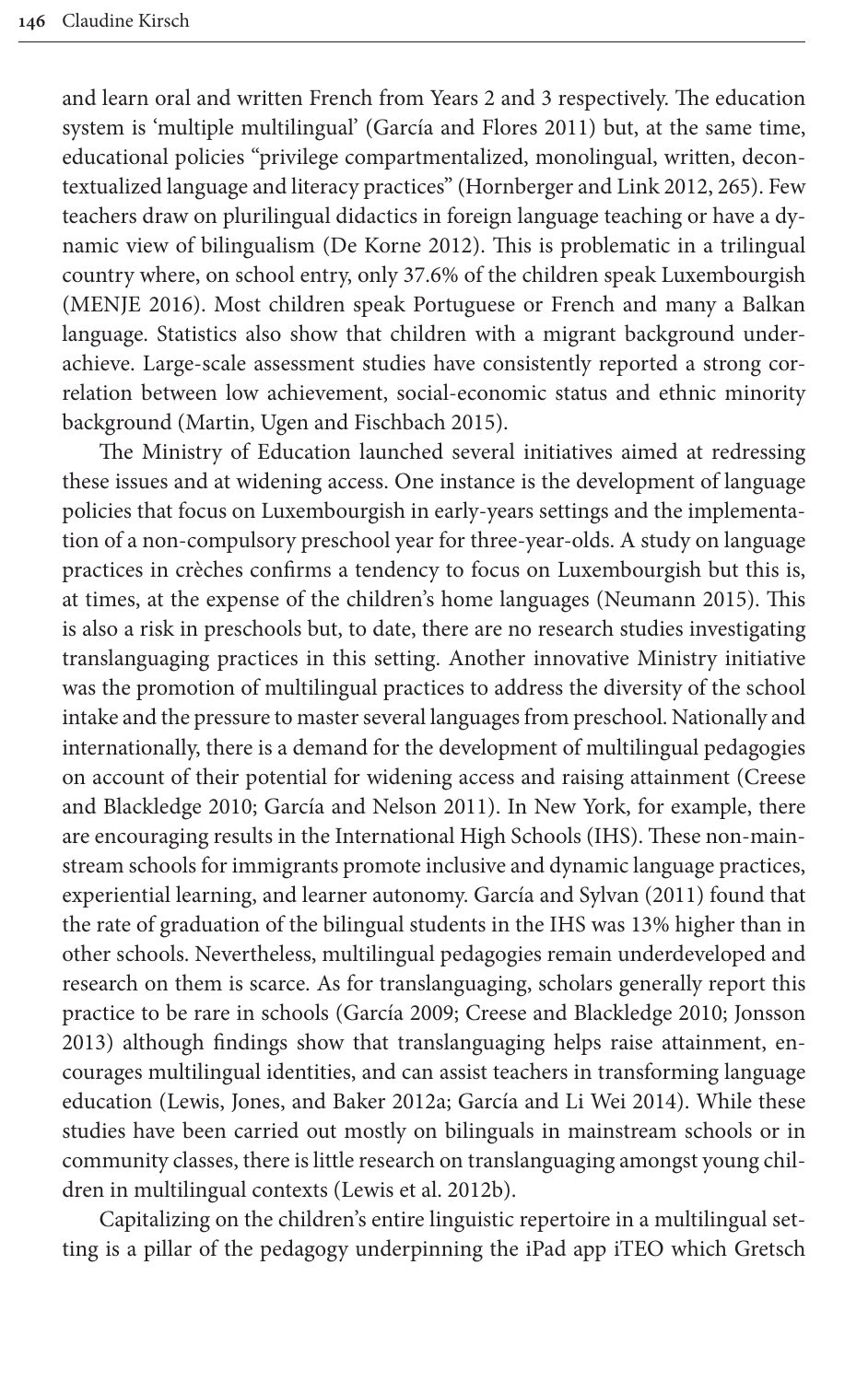an[d Kirsch des](#page-21-0)[igned to deve](#page-20-5)[lop children's oral](#page-20-6) [skills \(Kirsch an](#page-17-0)d Gretsch 2015). There is a relationship between the development of oracy, literacy and general attainment (Wells 1992; Mercer 2002; Resnick et al. 2010; Alexander 2012). The app, which facilitates the recording and editing of oral text, endorses a dynamic view of language learning in line with multilingual pedagogies, promotes innovative language teaching and helps practitioners manage the linguistic diversity.

This paper investigates th[e situations an](#page-20-0)d the ways in which five emergent multilinguals translanguage during collaborative storytelling on the app iTEO in two preschool classes in Luxembourg. In Luxembourg, preschool classes are small (on average 15.6 in preschool, MENJE 2016) and school populations are extremely diverse, which may well limit the children's chances of finding a peer with a similar language background. In addition, the curriculum aim is to teach Luxembourgish. This combination of factors may limit the children's opportunities to translanguage. The data from this qualitative, longitudinal study were collected through video-recordings, interviews and oral documents. The findings indicate that all emergent multilinguals translanguaged using features of several languages although the frequency of translanguaging varied with each child. The children were able to communicate, gain knowledge and construct identities using multimodality, translating, paraphrasing and modeling. The results testify to the children's motivation to learn languages and to their endeavor to get their voice across. We highlight the importance of implementing multilingual spaces and argue that the app iTEO provides a safe space where children can draw on their entire repertoire for learning.

## **2. iTEO, a tool to further language learning**

[The app iTEO is desi](#page-20-7)gned with social-c[onstructivist language lear](#page-19-6)[ning th](#page-20-7)eories in mind. These hold that languages are learned best in situations of collaborative, meaningful and authentic communication (Lantolf and Poehner 2008; Swain, Kinnear, and Steinman 2010). The app allows users, firstly, to record and edit oral text, secondly, listen to productions on demand, and, third, structure recordings by inserting images taken with the iPad's camera. An essential feature of the application is the automatic replay after each recording. This playback materializes the language and provides opportunities for reflection. If users dislike a recording, they can delete or edit it. Our findings on the use of iTEO have shown that primary school children attentively listen to their utterances, comment on text coherence and on unnecessary pauses, clarify, identify mistakes, and correct utterances. In order to produce texts in German and French, they constantly moved between Luxembourgish and the target language. There were instances of translanguaging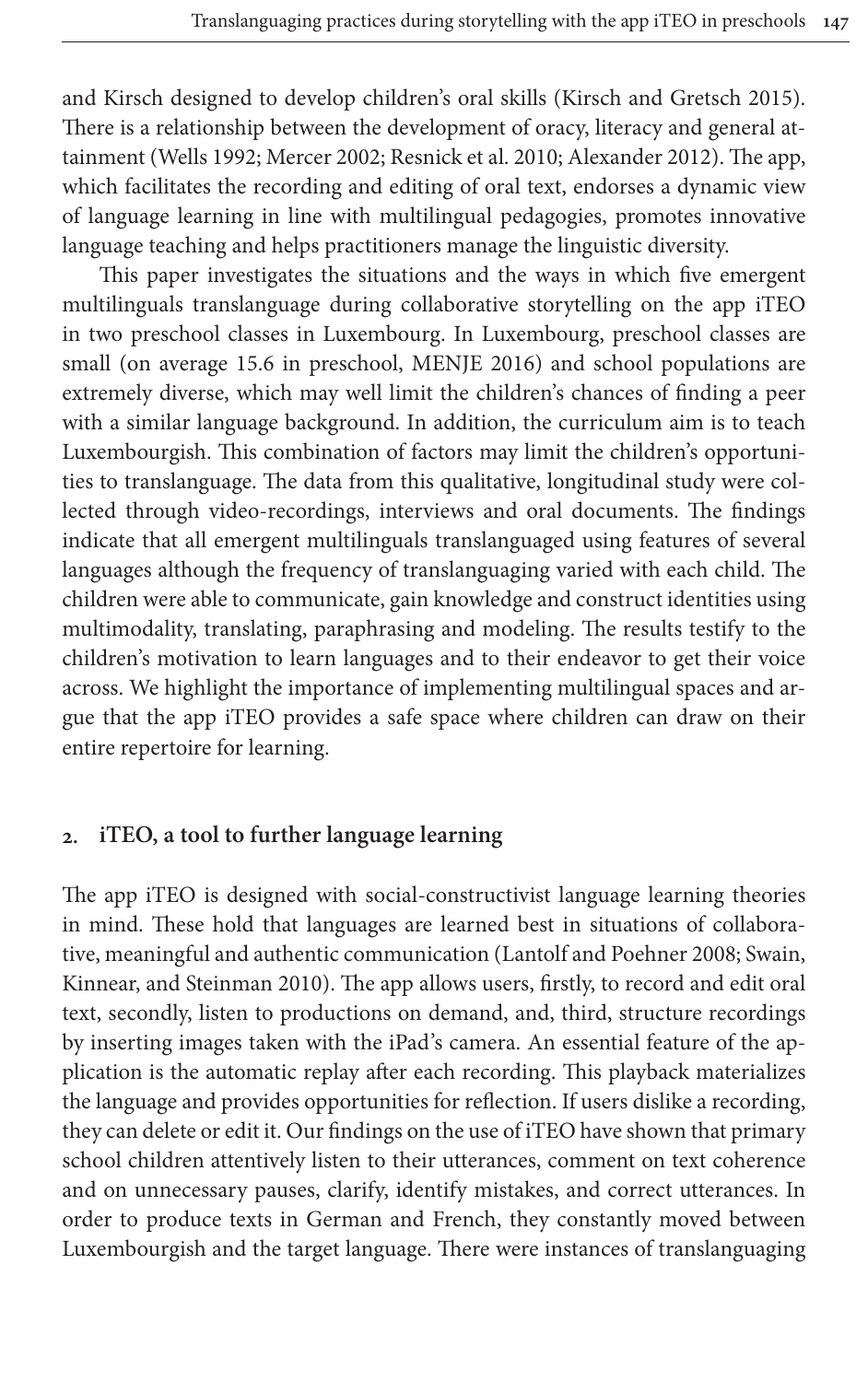[in the vast](#page-19-5) majority of recorded performances (Ki[rsch and Gret](#page-19-7)s[ch 2015](#page-19-5)). The collaborative process of producing an [oral text and](#page-19-8) reflecting on language helped the children to develop oral and metalinguistic skills (Gretsch 2014; Kirsch and Gretsch 2015).

We encourage [collaborativ](#page-20-8)[e storytelling](#page-18-3) (Kirsch 2014) because it is a natural means of expression for youngsters (and adults) who think and construct their world through narratives (Paley 1992; Bruner 1997). Used in pre[schools, sto](#page-18-4)rytelling enables children to draw on their experiences and construct multimodal oral texts. Children build, draw, tell, retell and act out stories. Storytelling gives them a 'voice' and turns them into authors. The stories may be compared to Cummins' (2006) 'identity texts', which are multimodal (oral, written, musical, dramatized) texts about a person's life. Cum[mins holds that](#page-18-4) learners engage with a subject at a deeper level if they draw on their linguistic and cultural resources. Moreover, he states that such texts "hold a mirror up to students in which their identities are reflected back in a positive light" (Cummins 2006, 60). Both the app and the task of collaborative storytelling encourage autonomy, control and reflection. One wonders in what situations and in what ways preschool children in Luxembourg draw on their entire linguistic repertoire during collaborative storytelling on iTEO. Before exploring the data, I will present some key findings on children's translanguaging.

## **3. Multilingual pedagogies and translanguaging**

This section presents relevant definitions of translanguaging, explores multilingual pedagogies in which translanguaging is embedded, and investigates teacherand student-initiated translanguaging with a focus on young children.

#### **3.1** Definitions an[d consequenc](#page-20-9)es of translanguaging

A variety of definitions of translanguaging underpin the present paper. Speaking [of 'tran](#page-20-9)slanguaging space' Li Wei (2011) considers translanguaging a holistic performance where a person w[eaves together diff](#page-21-1)erent cognitive, emotional and social elements such as experiences, ideologies, attitudes, bodies of knowledge and skills (Li Wei 2011, 1223). In addition, the present [paper adopts a p](#page-18-2)edagogical perspective on translanguaging. In Wales, Williams (2002) coined the term translanguaging to denote a pedagogy, which ent[ails al](#page-20-10)ternating between English and Welsh for the purpose of comprehension and production. García's (2009) definition of translanguaging moves beyond pedagogy and looks at languaging of bilinguals in their daily lives. Otheguy, García, and Reid (2015, 281) define translanguaging as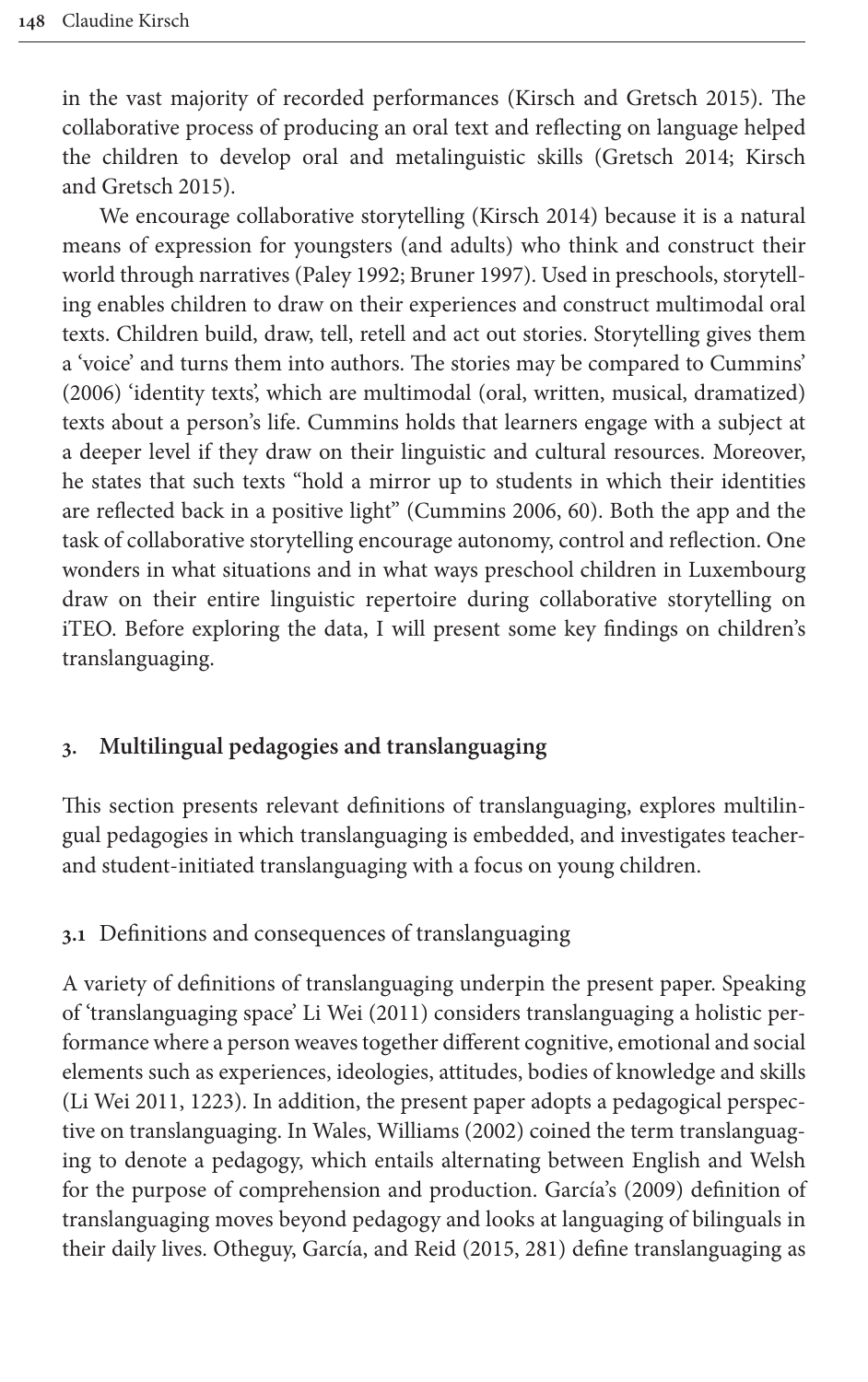"the deployment of a speaker's full linguistic repertoire without regard for watchful adherence to the socially and politically defined boundaries of named (and usually national and state) languages." They emphasize that translanguaging offers an insider's perspective on the deployment of a speaker's idiolect. By contrast, an outsider's perspective focus[es on the lan](#page-18-2)g[uages used \(social const](#page-18-1)ructs) [and names these.](#page-18-5)

[Scholars from a range of fields](#page-18-6) found [that translanguaging e](#page-20-4)[nables](#page-18-7) speakers to communicate and make meaning (García 20[09; Creese and Blac](#page-21-2)kledge 2010; Canagarajah [2011b\), const](#page-18-7)ruct knowledge (Lewis, Jone[s, and Baker 2](#page-18-5)012b; [Esquinca, Araujo, and de](#page-21-2) la Piedra 2014) and mediate understanding (García 2011). Others reported that it helps learners to self-regulate (Velasco and García 2014), [include/ exclude \(Garc](#page-19-4)ía 2011), and mark one's identity (Canagarajah 2011b; Velasco and García 2014). In addition, translanguaging can contribute to the development of critical thinking skills and to the deepening of sociopolitical engagement (García and Li Wei 2014).

## **3.2** Translanguaging of young children

[Most of the above-mentio](#page-20-3)ned [studies focus on older](#page-19-9) [bilingual children,](#page-18-8) adolescents or adults, so one remains in doubt as to the extent of young bilinguals or emergent multilinguals translanguaging. Williams (2002), Canagarajah (2011a), Lewis, Jones, and Baker (2012a) and García and Kano (2014) hold that there is a [relationship between the c](#page-20-4)ompetence of bilinguals and their ability to translanguage. This perspective is understandable if we consider, for example, the context in Wales where children are biliterate and construct knowledge across languages. Lewis, Jones, and Baker (2012b) reported that 10- to 11-year-old bilinguals in Wales watched a DVD in English, accessed online information in English, discussed the concepts in [Welsh and prod](#page-18-7)uced a written text in Welsh. However, if translanguaging refers to the daily practice of bilinguals to use their entire verbal and non-verbal repertoire when communicating, one would expect that young [children translangua](#page-21-2)ge. Hence, García (2011) showed that Latino preschoolers in a two-way bilingual classroom in New York translanguage and do so for different reasons, for example, to mediate meaning and include or exclude others. Similarly, Velasco and García (2014) reported that nursery and primary school children in New York translanguag[ed during a writ](#page-20-11)i[ng task.](#page-19-10)

[Multimodality](#page-20-12) in language use is not a new phenom[enon. Scholars stu](#page-19-11)dying language and gestures emphasized for many year[s that young children co](#page-19-11)mmunicate in a multimodal way. McNeill (1992), Kendon (1997), Goldin-Meadow (2009) and Streeck (2009) argue that language is an integrative system where verbal and non-verbal means of communication act together. Goldin-Meadow (2009)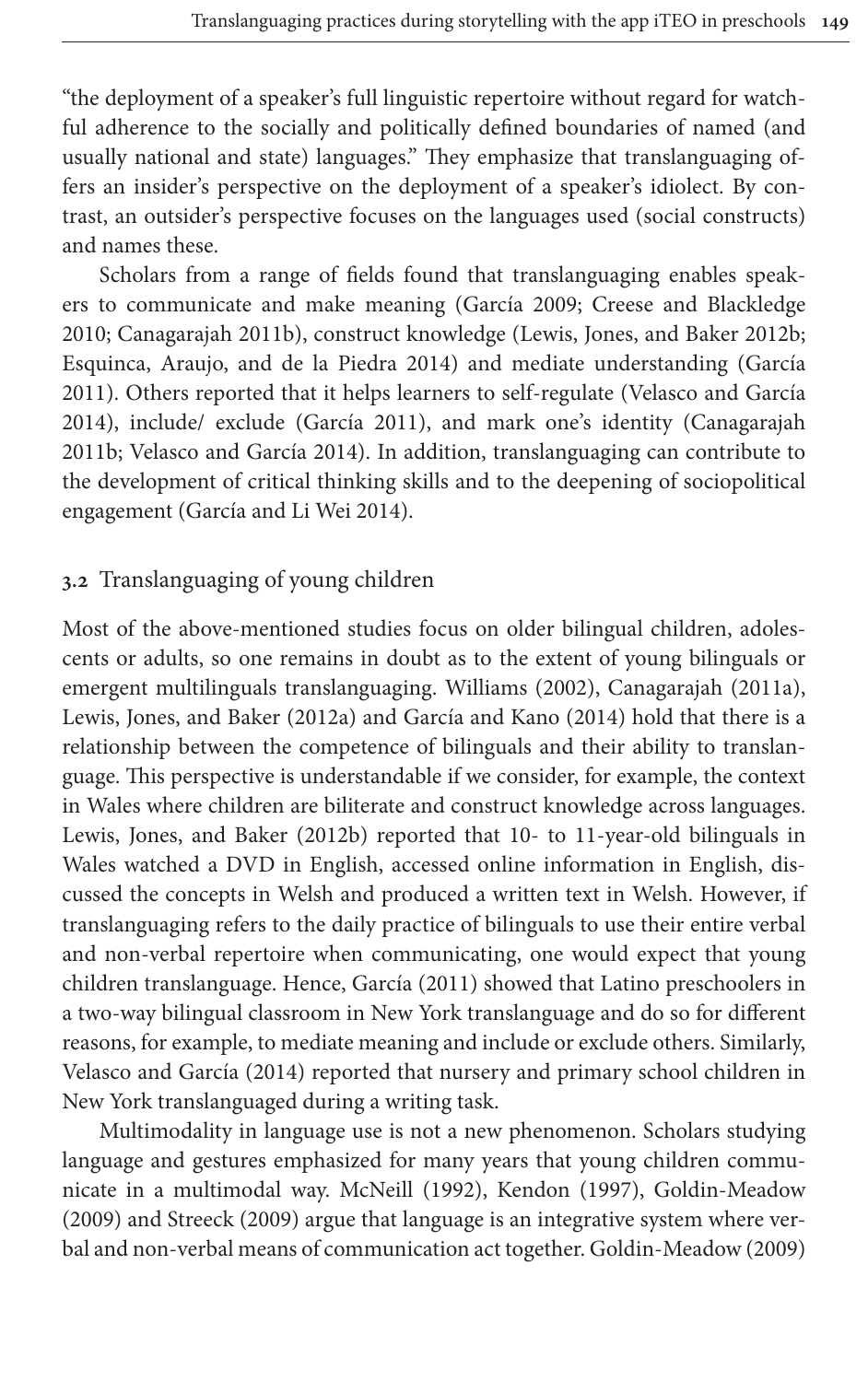showed that young children use gestures to express meanings they are unable to express with words. Similarly, Kress and Van Leeuwen (2001) and Kress (2010) documented how young children mobilize a holistic repertoire consisting of material and semiotic resources in order to communicate effectively. In the following sections, I explore in more detail the ways in which children translanguage.

### **3.3** Multilingual pedagogies and teacher-led and student-led translanguaging

As translanguaging is embedded in a particular learning context and as children may translanguage owing to the task, I will begin with teacher-led translanguaging. Teacher-led translanguaging has to be seen within the framework of multilin[gual pedagogies t](#page-19-1)hat address social justice and are based on social-constructivist learning theories. Teachers capitalize on the learners' diverse linguistic resources and develop a context where teachers and learners can co-construct knowledge (Ga[rcía and Flores 201](#page-18-9)[1\). In order to adapt to the](#page-18-1) s[tudents' needs and to](#page-18-6) propel [communica](#page-18-6)[tion, teachers use a rang](#page-19-4)[e of translanguaging strate](#page-21-2)gies such as paraphrasing, repeating, translating, modeling and using multilingual and multimodal reso[urces \(Canagarajah 2007; Cre](#page-18-1)[ese and Blackledge 2](#page-18-5)[010; Esquinca, Arauj](#page-21-2)o, and de la Piedra 2014; García and Li Wei 2014; Velasco and García 2014). They read multilingual texts with the students and model translanguaging in oral or written speech (Creese and Blackledge 2010; Canagarajah [2011b; Velasco and](#page-18-9) García 2014). In order to engage students, activate their background-knowledge and promote learning, teachers encourage the learners to ask questions, formulate ideas and relate school topics to experiences and world-knowledge (Cana[garajah](#page-18-1) 2007). [In order to pr](#page-18-1)[omote collaborative](#page-18-5) [learning, they may group lear](#page-19-12)[ners by](#page-19-2) learn[ing needs](#page-19-2) or teaching aims and design communicative and inquiry-based tasks that promote dialogue and problem-solving in transglossic situations (Creese and Bl[ackledge 2010; Canagarajah 2011b; García](#page-18-6), Flores, and Chu 2011; García and Sylvan 2011).

Some researchers focused on the ways in which children translanguage. For example, Esquinca, Araujo and de la Piedra (2014) studied translanguaging pr[actices in science lessons.](#page-21-2) They reported that the emergent bilinguals in Year 4 clarified, hypothesized, explained, used multimodality, paraphrased and translated while moving between the languages. These strategies scaffold the learning [of peers. Velas](#page-18-5)co and García (2014), who analyzed writing strategies at the planning, drafting and production stage, found that the nursery and primary school children translated, drew on multimodality, used glosses and made annotations. Canagarajah (2011b), who investigated the drafting process of a university student, showed that the Saudi Arabian student combined a range of written codes in order to get her multilingual voice across. He called this process code-meshing.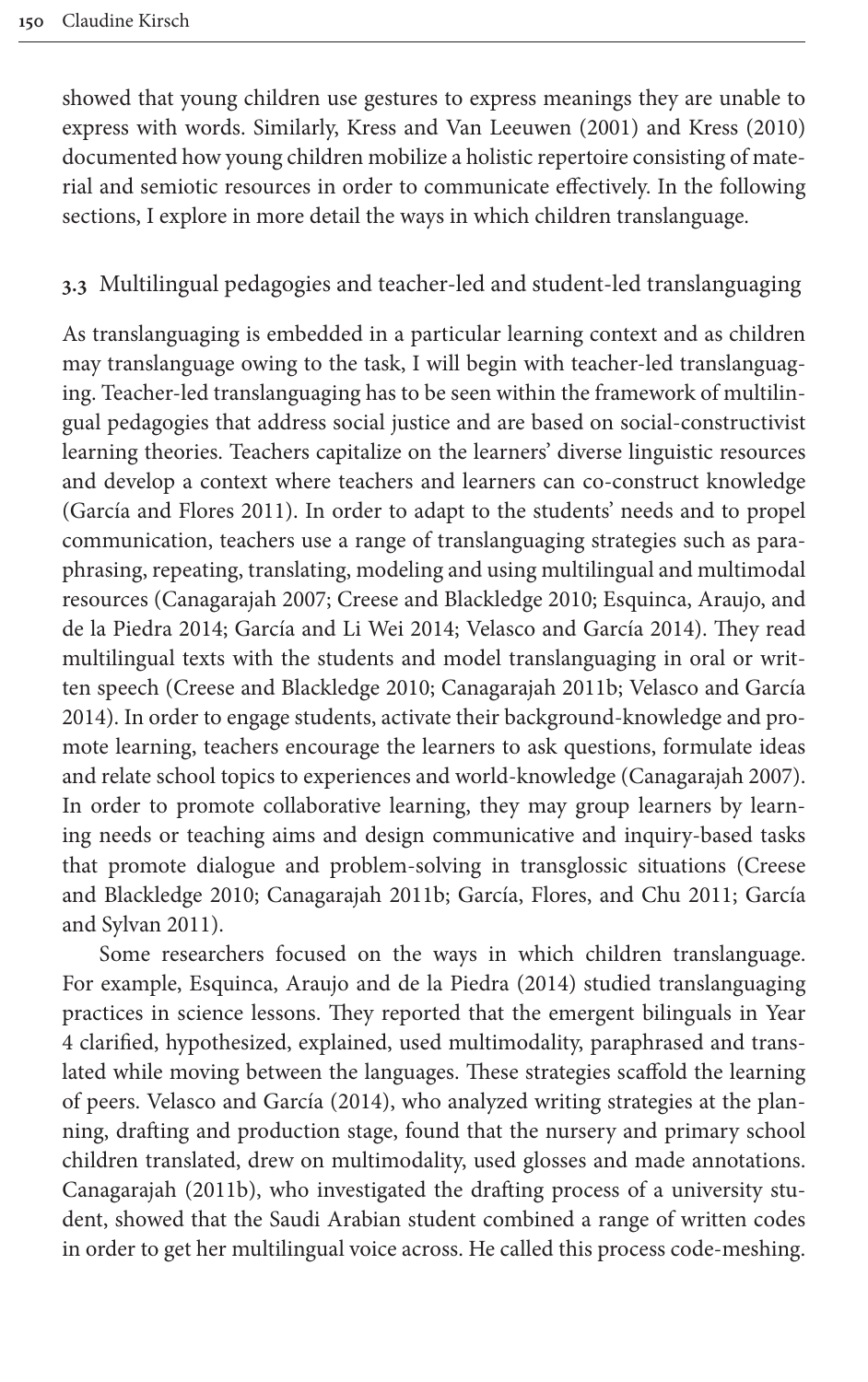In sum, this br[ief review has shown, firs](#page-21-2)tly, that translanguaging enables young bilinguals to communicate, construct knowledge, self-regulate, and mark their identit[y and, secondly, that they translan](#page-20-4)guage in a range of ways. As for the frequency of this practice, Velasco and García (2014) found that 8 out of the 24 written texts they had analyzed in New York included some elements of translanguaging. In Wales, Lewis, Jones and Baker (2012b) reported that translanguaging is more frequent in primary schools than in secondary schools. One wonders when and in what ways emergent multilinguals translanguage in preschools in Luxembourg.

# **4. Studying translanguaging in multilingual preschools**

This qualitative longitudinal study investigates oral practices involving the app iTEO in 4 classes. The present paper reports on the findings of two preschool classes only. Ms. Donatiello, the principal teacher of the first preschool class, is an experienced teacher and Ms. Di Letizia, the main teacher of the second class, had been teaching for only a couple of years at the start of the research project. Both had attended a professi[onal dev](#page-6-0)elopment course on iTEO. They were versed in social constructivist learning theories and familiar with the affordances of the tool.

<span id="page-6-0"></span>The two preschool classes counted a total of 36 children with nine different home languages. As shown in Table 1, we focused on five children of different migrant backgrounds who spoke a language other than Luxembourgish. Over the period of two years, the focus children collaboratively narrated stories on iTEO with classmates of various backgrounds, including Luxembourgish.

|                                            | Ms. Donatiello                             | Ms. Di Letizia              |  |
|--------------------------------------------|--------------------------------------------|-----------------------------|--|
| Number of children                         | 18                                         | 18                          |  |
| Children with Luxembourgish citizenship    | 12                                         | 6                           |  |
| Children speaking Luxembourgish at home    | 9                                          | 5                           |  |
| Languages spoken at home                   | $L, P, F, E, I, B,$ Se                     | $L, P, F, E,$ So, A         |  |
| Focus children and language spoken at home | Benjamin (E)<br>Diego $(F)$<br>Mariana (P) | Ariana (P)<br>Hanad (So, A) |  |

**Table 1.** Details about the classes

The following abbreviations have been used: L (Luxembourgish), P (Portuguese), F (French), E (English), I (Italian), B (Bosnian), Se (Serbian), So (Somali), A (Arabic)

In order to study translanguaging in the context in which it is embedded and get detailed accounts of this practice (Lewis, Jones, and Baker 2012a), we relied on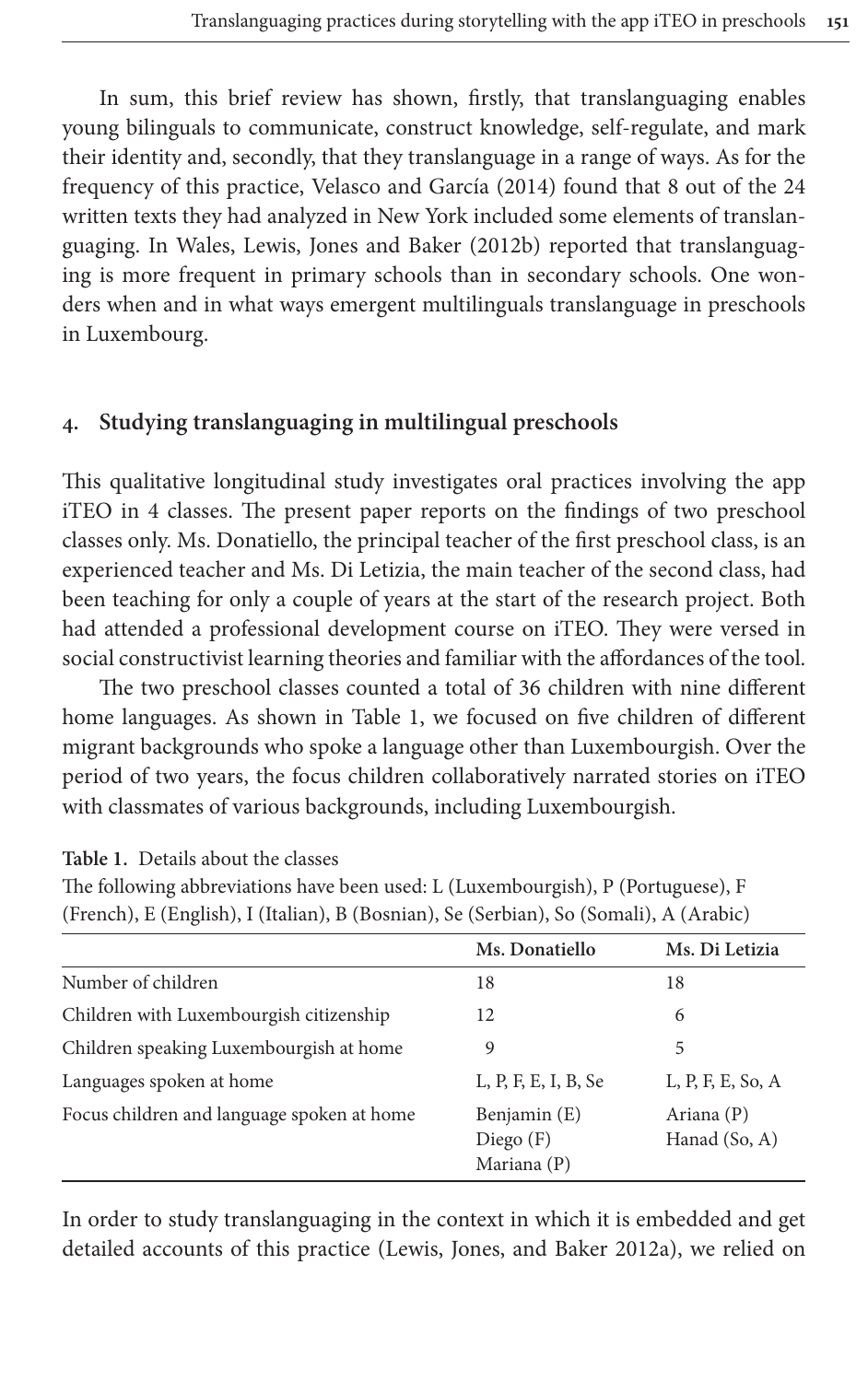the following qualitative research methods: observation of classroom activities; video-recordings of the children using iTEO; semi-structured interviews with the [teacher](#page-7-0)s and the parents; conversations with the children; and the collection of documents (e.g. pictures, stories the children dictated). Over a period of two years, we recorded the preschool children producing oral texts on iTEO on 108 occasions. Table 2 provides details of the data used in the present paper.

| Type and number                                           | Ms. Donatiello Ms. Di Letizia |    |
|-----------------------------------------------------------|-------------------------------|----|
| Audio and video-recordings of iTEO activities of children | 58                            | 50 |
| Video-recordings classroom activities                     |                               |    |
| Semi-structured interviews with teachers                  |                               |    |
| Semi-structured interviews with parents                   |                               |    |

<span id="page-7-0"></span>**Table 2.** Details about the data collection

The data analysis followed the principles of grounded theory (Strauss and Corbin 1990; Charmaz 2006) and was assisted by the program Nvivo. Members of the research team described and transcribed all video-recordings. Detailed descriptions are necessary as translanguaging is multimodal. The descriptions enabled us to identify non-verbal means of communication such as actions, gestures and mime. Next, we analyzed the recordings in the light of their genre (e.g. song, story) and identified instances of translanguaging. We then examined when the children translanguaged (before, during or after the recording of a text) and in what ways and how often they did so. The analysis was informed by the literature and proceeded inductively and deductively. The interviews with the teachers and the parents enabled us to triangulate the data, analyze the learning environment and investigate children's experiences with languages and translanguaging.

The project abided by the ethical principles of the University of Luxembourg. We protected the dignity of all participants, asked for informed consent and informed the parents and teachers of their right to withdraw from the study. The teachers' and families' privacy is respected although they chose not to remain anonymous. They agreed to displaying video excerpts of themselves or the children for educational purposes on our iTEO blog (https://teonation.lu).

#### **5. Multilingual practices in Luxembourgish preschools**

In the following sections, I will provide an overview of the multilingual practices in the preschool classrooms and give an example of collaborative storytelling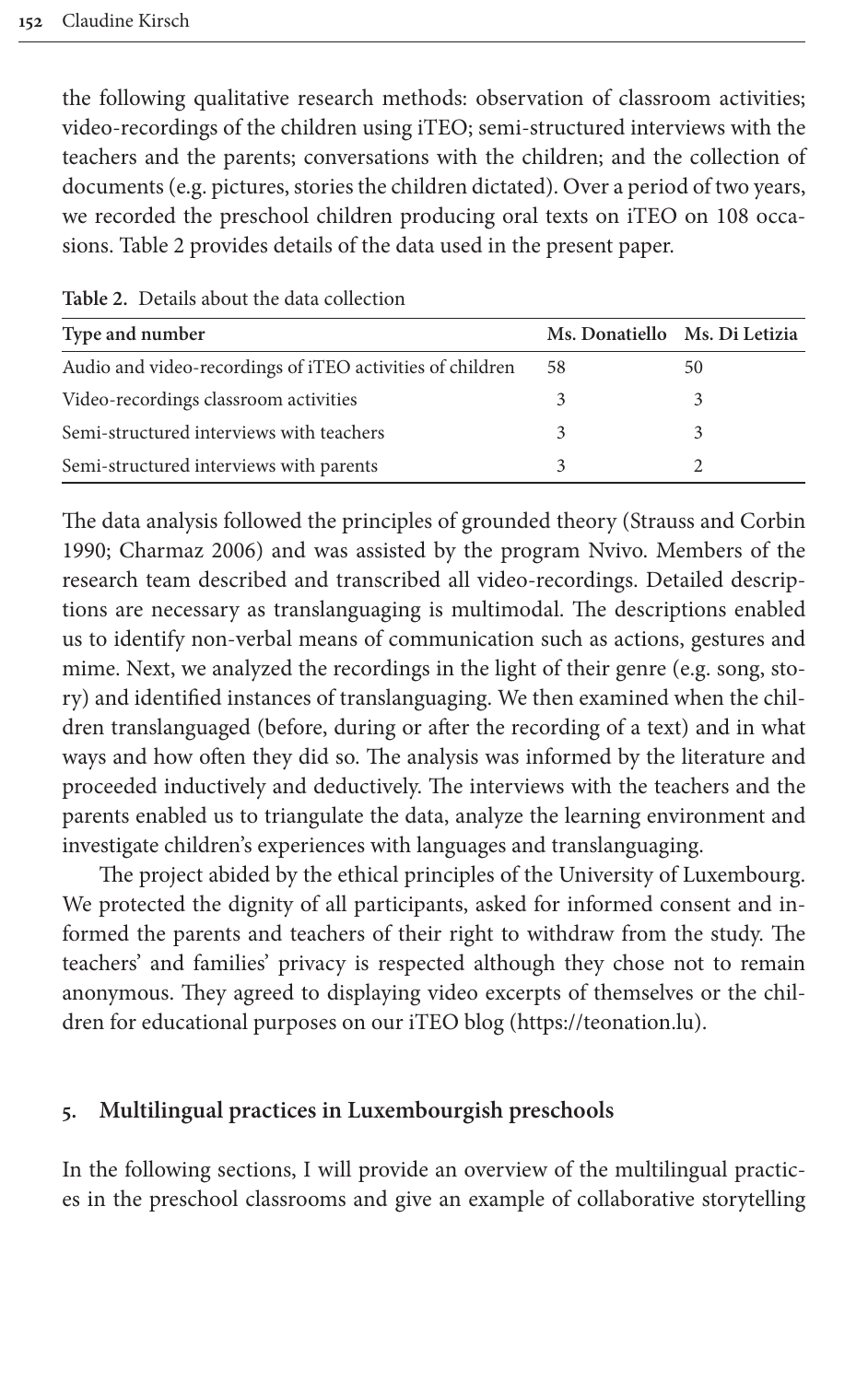on iTEO. Next, I will examine the translanguaging practices of the children by discussing the situations and the ways in which they translanguaged.

#### **5.1** Translanguaging and storytelling in the preschool classes

Ms. Donatiello and Ms. Di Letizia made good use of their multilingual skills in the classroom as evidenced in our classroom observations and through the interviews. Apart from Luxembourgish, German and French, they also spoke in English and Italian. Whenever the teachers felt that the children needed support in their home language and whenever they had the linguistic skills to do so, they would switch to the child's home language. They valued transl[anguaging and](#page-19-13) encouraged children to use their home language, especially if the skills in Luxembourgish were weak. In this way, the teachers facilitated meaning-making, allowed for learning to take place an[d modeled mu](#page-19-13)ltilingual communication (Krippler 2014). The children may have imitated this practice. In each class, there were a few emergent multilinguals of the same language background and they translanguaged in order to support each other (Krippler 2014). They would, for example, offer translations.

The teachers valued and capitalized on the children's linguistic backgrounds and promoted a certain openness towards languages. For example, Ms. Donatiello invited parents with home languages other than Luxembourgish to read stories to the class. Both teachers encouraged the children to listen to iTEO stories recorded by classmates in languages other than Luxembourgish. The teachers and the authors would scaffold comprehension through gestures, mime, pictures an[d transl](#page-19-8)ations. The children managed to get the gist through the visual clues and learned that they did not need to understand every word of a story in order to make sense of it.

Collaborative storytelling was a key element of the teachers' pedagogy (Kirsch 2014). They regularly told and read stories and encouraged children to imagine, tell and draw stories. They took down the children's stories and displayed them on the wall. Th[ey also encouraged pairs t](#page-20-14)o record their stories on iTEO outside the classroom both in order to minimize background noise and boost the children's agency and control. They saw themselves as guides as well as instructors in the Vygotskyan sense (Tharp and Gallimore 1988). For example, the teachers regularly listened to the children's iTEO stories and gave the children feedback.

#### <span id="page-8-0"></span>**5.2** An example of collaborative storytelling on iTEO

The following excerpt, part of a 30-minute-long video, provides some insights into collaborative storytelling on iTEO. It is representative of those cases in which children share a home language. The video shows two girls; Ariana (5), one of the 5 focus children, as well as Miley (5), the friend she had chosen to collaborate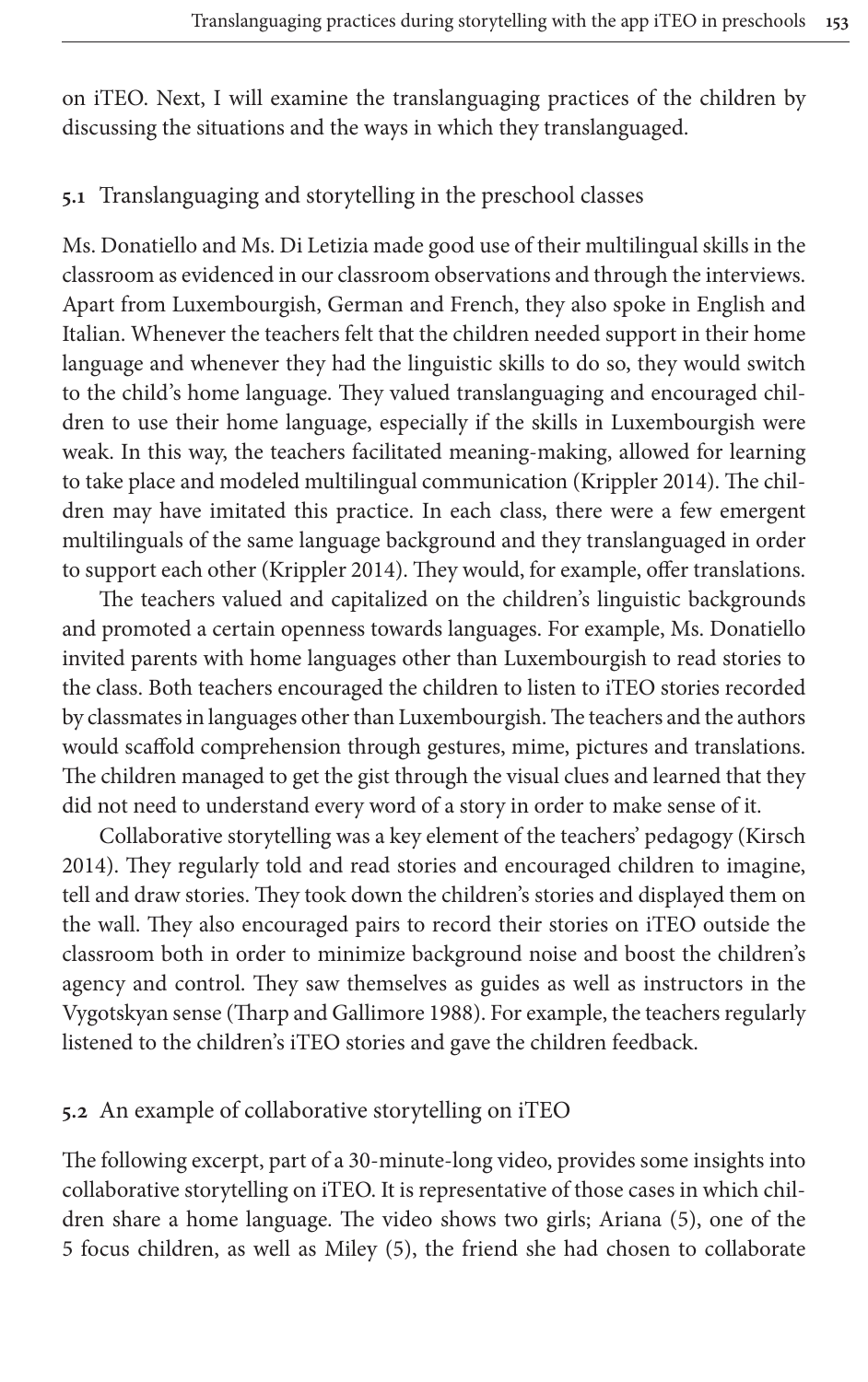with on that day. Both children were bilingual in Luxembourgish and Portuguese and were in the first term of their second preschool year. (The excerpt is available at https://teonation.lu). The text underlined was originally in Portuguese, the remaining one in Luxembourgish.

| 1        |        | A, M Ariana and Miley are listening to the story they have just<br>finished recording.                                                                                                                                                                                      |
|----------|--------|-----------------------------------------------------------------------------------------------------------------------------------------------------------------------------------------------------------------------------------------------------------------------------|
| 2        | iTEO   | Once upon a time there was Aurore. And then he went for a<br>walk, and then Aurore slept, ate biscuits and drank coffee.<br>Then he took something and then went again for a walk, and<br>he was in the park, and then he ate an ice cream. And there is,<br>there is a cow |
| 3        | M      | Get up, get up, get up.                                                                                                                                                                                                                                                     |
| 4        | A      | (Looks at M): a mouse!                                                                                                                                                                                                                                                      |
| 5        | iTEO   | and the book is closed. And there is a cow and the book is<br>closed.                                                                                                                                                                                                       |
| 6        | A      | A mouse! Do you know the story?                                                                                                                                                                                                                                             |
| 7        | A      | <u>Now, it is music.</u>                                                                                                                                                                                                                                                    |
| 8        | M      | <u>Are we going to sing?</u>                                                                                                                                                                                                                                                |
| 9        | A      | Yes!                                                                                                                                                                                                                                                                        |
| 10       | A, M   | (singing)                                                                                                                                                                                                                                                                   |
|          |        | Tree where are your leaves, has the wind taken them all? $(\dots)$                                                                                                                                                                                                          |
| 11       | iTEO   | Tree where are your leaves, has the wind taken them all? ()                                                                                                                                                                                                                 |
| 12       | A, M   | (listening to the replay)                                                                                                                                                                                                                                                   |
| 13       | А      | We have to tell a story now.                                                                                                                                                                                                                                                |
|          |        | (pressing the recording icon)                                                                                                                                                                                                                                               |
| 14       | Α      | (changing the melody and rhythm of her voice, making many                                                                                                                                                                                                                   |
|          |        | gestures)                                                                                                                                                                                                                                                                   |
|          |        | The princess was in the park and where many flowers.                                                                                                                                                                                                                        |
|          |        | (looking at Miley)                                                                                                                                                                                                                                                          |
| 15       | М      | (remaining silent)                                                                                                                                                                                                                                                          |
| 16       | А      | And then (pointing at Miley)                                                                                                                                                                                                                                                |
| 17       | M      | He picked a flower.                                                                                                                                                                                                                                                         |
| 18       | А      | And then he ate biscuits, drank coffee. Then he ate spaghetti                                                                                                                                                                                                               |
|          |        | and drank water.                                                                                                                                                                                                                                                            |
|          |        | (pointing at Miley)                                                                                                                                                                                                                                                         |
| 19       | M      | And then he slept.                                                                                                                                                                                                                                                          |
| 20<br>21 | А<br>M | And then he washed himself and took a shower.<br>And then                                                                                                                                                                                                                   |
| 22       | А      | (leaning forward to Miley, whispering)                                                                                                                                                                                                                                      |
| 23       | M      | And then he took the shampoo.                                                                                                                                                                                                                                               |
| 24       | A      | (stopping the recording)                                                                                                                                                                                                                                                    |
| 25       | iTEO   | The princess was in the park $(\dots)$                                                                                                                                                                                                                                      |
| 26       | А      | Now, we sing.                                                                                                                                                                                                                                                               |
| 27       | A, M   | (They sing a song in Luxembourgish about Santa Claus)                                                                                                                                                                                                                       |
|          |        |                                                                                                                                                                                                                                                                             |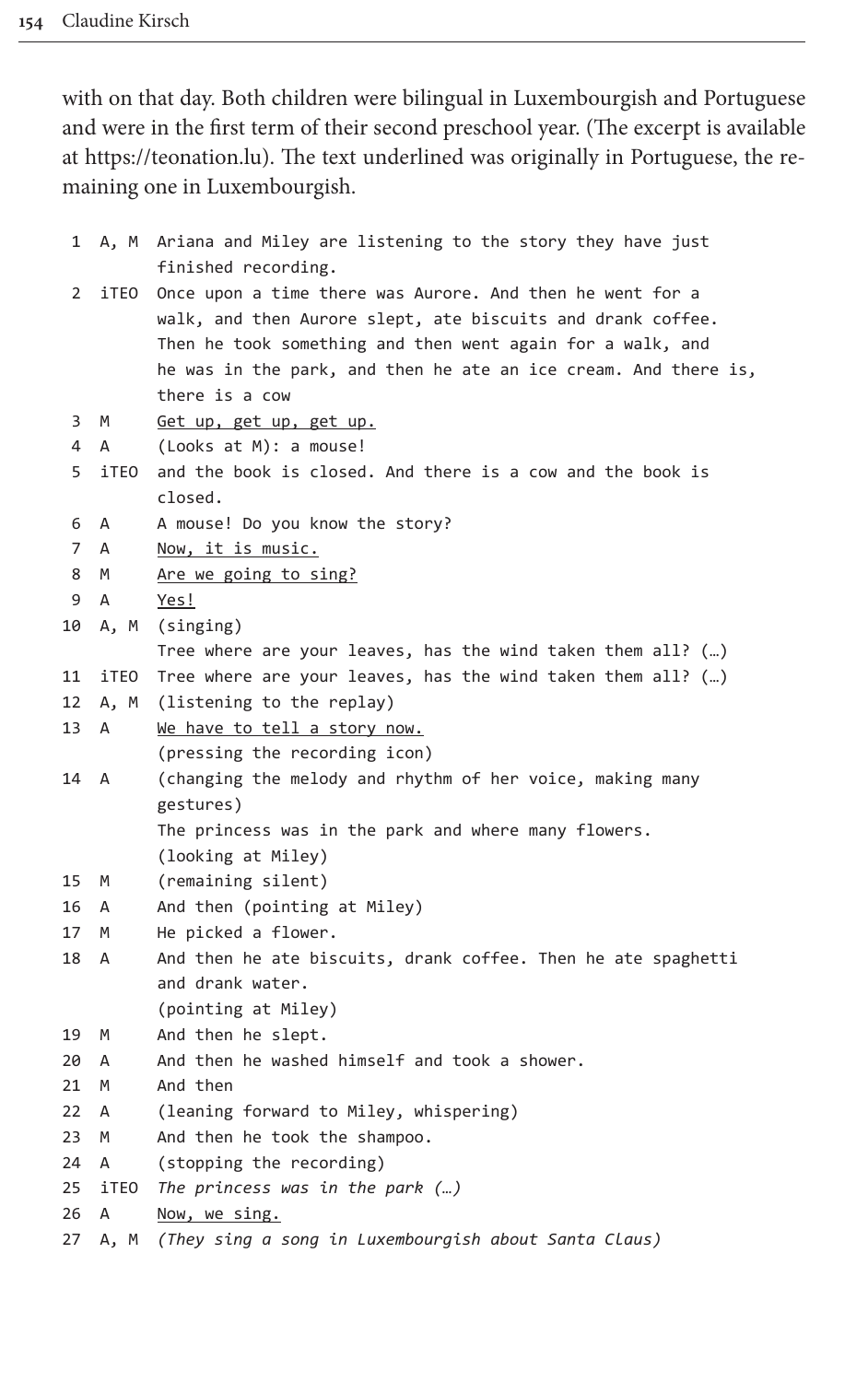This example shows, firstly, how the children collaborate. Ariana was able to support Miley who was less confident in Luxembourgish. She invited her to speak through gesturing or giving her time to speak, and whispered words when necessary (lines 14, 16, 18, 22). She promoted comprehension through the use of gestures and prosody. Miley participated in this jointly created event. Both girls took responsibility over the storytelling process. They collaboratively constructed a second story (lines 14 to 23) thereby drawing on the content of the first one. They transformed the utterances "ate biscuits, drank coffee", and "and then he went…. and then he ate" (line 2) into "ate spaghetti and drank water", "and then he slept … and then he washed" (lines 18–20). Secondly, it highlights the ease with which the children changed genres: from story to song and back to a story. Finally, the excerpt illustrates the situations in which children translanguaged: they switched languages for off-task communication (line 3) and for organizational matters such as deciding on the genre of a recording (lines 7–9, 13, 26). As Miley was less confident in Luxembourgish, the girls might have switched to ease communication.

# **5.3** Translanguaging practices of the preschoolers

In the following sections, I will provide details of each focus child's language use at school and, to some extent, at home. I will then look at the situations in which they translanguage at school and, finally, present some figures on the frequency of translanguaging.

# **5.3.1** *Translanguaging portraits of the focus children*

Hanad spoke Somali at home and had no Luxembourgish when he came to preschool. He quickly learned to communicate thereby making plentiful use of actions and gestures. In additi[on, he drew on](#page-18-11) German utterances from TV and some French and Luxembourgish phrases that he picked up from friends. His first iTEO texts would have been incomprehensible without the video-recordings displaying his movements and gestures (Conteh, 2017). Throughout the two years, he translanguaged in almost all performances, mostly stories, and cont[inued to](#page-12-0) draw heavily on multimodality as well as some German expressions even though he communicated well in Luxembourgish by the end of preschool. He once sang in Somali in class but he never recorded a text in his home language on iTEO. Table 3 shows that he translanguaged in 22 out of the 29 times that we recorded him working on iTEO. Translanguaging was a normal practice for him as he witnessed his mother and sister switching between Somali and Arabic.

Ariana, Mariana and Diego had an opportunity to share their home languages with other children in class. Ariana regularly worked with Portuguese-speaking classmates and switched to Portuguese in 17 out of the 21 times she was recorded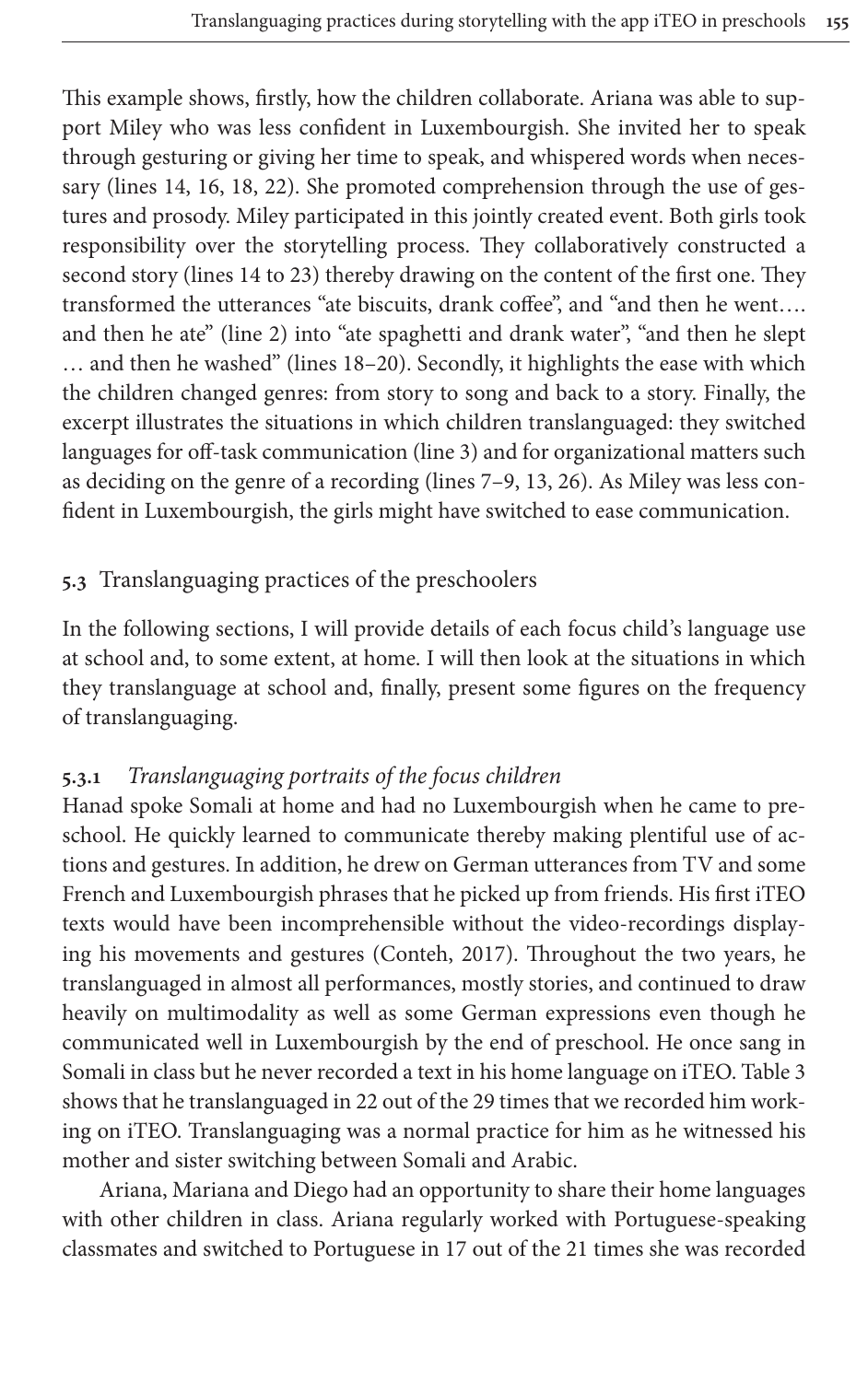working on iTEO. As seen in the excerpt in Section 5.2, she switched in order to discuss the genre of the text. In addition, she reverted to Portuguese for other communicative purposes such as telling off a classmate or explaining a feature of the iPad. While she only told one story in Portuguese, she sang 10 Portuguese songs. Four songs included features in English, Spanish and Russian. Her mother explained that she adored the Disney movie Frozen and, therefore, listened to excerpts on Youtube in any language including Russian.

Mariana translanguaged in 3 out of the 18 video-recordings. She spoke mostly Luxembourgish but she sang in Portuguese and, once, in Arabic. On occasions, she added phrases in English, French and Portuguese to her Luxembourgish stories. Once, she deliberately added a Portuguese ending. In class, she used Portuguese.

Contrary to Mariana, Diego [often used hi](#page-19-13)s home language, French, in class with an emergent multilingual who needed his differentiated input. At first, he did not draw on French on other occasions although Ms. Donatiello encouraged him to make use of his stronger language (Krippler 2014). Diego's reluctance to use French in class could be related to his mother's language ideologies. She explained that she expected the teacher to develop Diego's skills in Luxembourgish and that she was responsible for his acquisition of French. She provided many examples of the ways in which she developed his narrative skills while paying attention to fluency and accuracy. The app iTEO became a safe space where Diego developed his skills in several languages. He used French with French-native children when creating stories and when managing the task. When he worked with non-native French speakers, he told some stories in French and sang in English, Arabic and in an invented language. Altogether, he translanguaged on 10 out of 16 videos which recorded his storytelling events on iTEO.

Finally, Benjamin, an English-speaking boy, translanguaged in half of the video-recordings (12 out of 24). He used English as well as features of French that he picked up from classmates. He also produced four songs in languages other than Luxembourgish. Some included features of Portuguese, others sounded like an invented language. Many of the preschool children invented songs in imaginary [langu](#page-12-0)ages. Ms. Donatiello reported that Benjamin perceived translanguaging as natural. His parents spoke English at home but they supported translanguaging at school.

Table 3 provides an overview of the linguistic features used during collaborative storytelling on iTEO. The letter x refers to languages used and the letter z identifies the home language of a child. In sum, each child drew on Luxembourgish and their home language as well as on features of two to three other languages.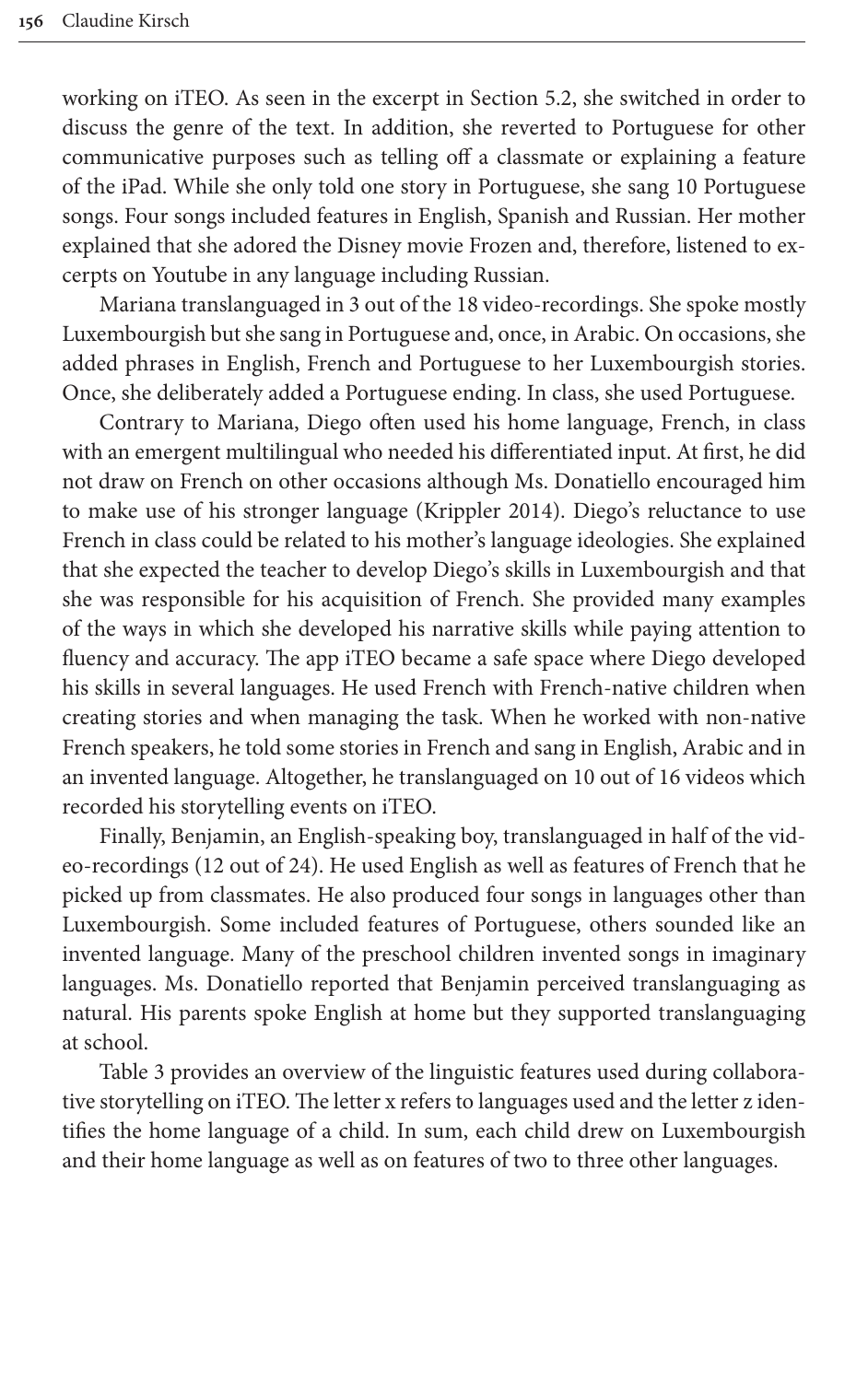|               | Ariana      | Hanad       | Benjamin    | Diego       | Mariana     |
|---------------|-------------|-------------|-------------|-------------|-------------|
| Luxembourgish | $\mathbf X$ | $\mathbf X$ | $\mathbf X$ | $\mathbf X$ | $\mathbf X$ |
| English       | $\mathbf X$ |             | z           | X           | X           |
| French        |             | $\mathbf X$ | $\mathbf X$ | z           | $\mathbf X$ |
| German        |             | $\mathbf X$ | $\mathbf X$ |             |             |
| Portuguese    | Z           |             | $\mathbf X$ |             | z           |
| Spanish       | $\mathbf X$ |             |             |             |             |
| Russian       | X           |             |             |             |             |
| Arabic        |             |             |             | $\mathbf X$ | $\mathbf X$ |
| Unknown       | X           |             | $\mathbf X$ | $\mathbf X$ | $\mathbf X$ |

<span id="page-12-0"></span>**Table 3.** Language use during storytelling on iTEO.

# **5.3.2** *Translanguaging situations on iTEO*

The preschoolers translanguaged in different situations when working on iTEO. Firstly, children who shared the same linguistic background did so in order to provide differentiated input and ease communication (e.g. Ariana and Miley, Diego with an emergent multilingual girl). For example, Ariana switched to Portuguese with three classmates on 19 occasions in order to manage the overall task (e.g. organize the event) and construct a story. She and her peer took decisions relating to the genre (e.g. song, creation of a story, retelling), the content as well as to turntaking procedures. Very rarely did the preschoolers use their home language for chat that was off-task.

Secondly, children used their home language even when they communicated with others who did not speak this particular language. At this point it is important to mention that the children were aware of each other's linguistic skills and had developed some metalinguistic competences. For example, Diego explained to a peer "You cannot speak this (language). It is different." Benjamin was recorded saying "I will speak English, you cannot speak it." Measuring competences and translanguaging enabled the children to position themselves and develop an identity as a multilingual speaker. For example, Ariana, who liked singing and dancing, created multimodal texts featuring stories in Luxembourgish and songs in several other languages. Diego and Benjamin deliberately used their home language when naming story characters, e.g. *blanche-neige*/ snow-white, and when referring to meaningful phrases albeit knowing the Luxembourgish equivalents. Similarly, Mariana used the Portuguese formulaic ending *amigos para sempre* (friends for ever) when telling a story with a Luxembourgish friend because it meant exactly what she wanted to say. Words, phrases and whole stories in the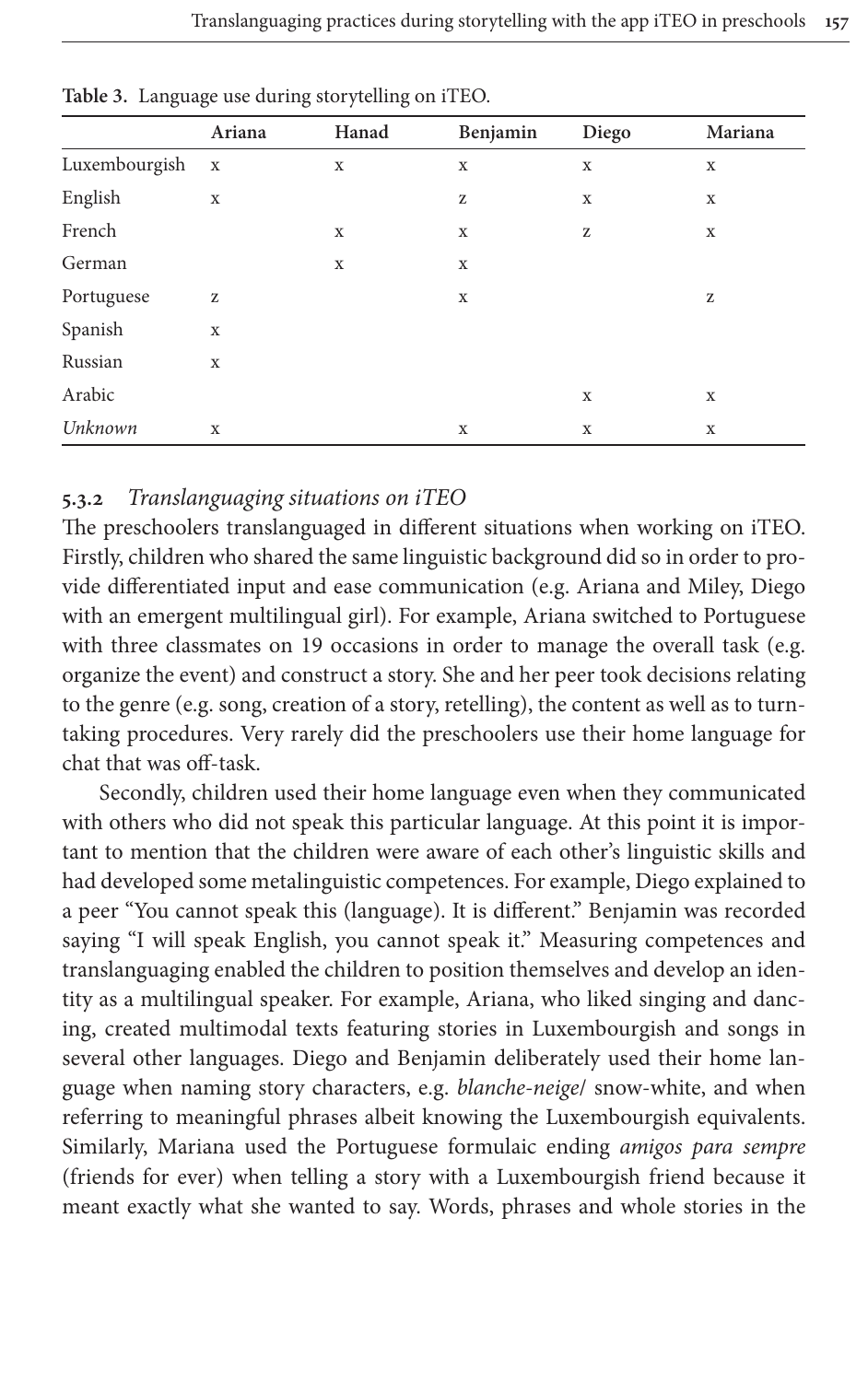home language connected the children to their family background and their home literacy practices.

Furthermore, translanguaging was a means of constructing knowledge and developing language skills. The data include many examples where children asked for translations (e.g. what is *petite*?) and where native speakers translated and paraphrased. For example, Diego provided synonyms such as the words *valise* for *baggage* because he knew that a classmate was unable to understand the latter but could understand *valise* because of the similarity to Luxembourgish. He also announced on several occasions at the beginning of a French text that he would add a Luxembourgish translation at the end. In order to appropriate the newly encountered words, children repeated them and often tried to use them in new contexts. For example, Benjamin picked up the word *garçon* from Diego, repeated it several times, asked Diego to replay it for him and then made up a French song including the word *garçon* (https://teonation.lu). Similarly, in the excerpt above, Ariana and Miley, who were developing skills in Luxembourgish, transformed phrases in order to appropriate words and structures. The data included many examples where the 5 focal children and their peers repeated and used linguistic features in a range of languages.

As is to be expected, the children translanguaged when they did not know a word in Luxembourgish and had to find another means of expressing an idea. Some children inserted a word in a different language but, mostly, they deferred to gestures, mime and actions. Hanad, the child with the weakest skills in Luxembourgish, drew most on multimodality. For [example, in](#page-8-0) a story about an airplane, he uttered a few words and mimed flying. However, multimodality played a key role in the communication of all children as evidenced by their reliance on tone of voice, actions and gestures. In the excerpt in Section 5.2, Ariana changed [her voi](#page-14-0)ce and made many hand movements (see video online) both in order to express her voice and support Miley in understanding her. Similarly, Diego made good use of his story-telling voice, mime and gestures whenever he told stories in French. Table 4 summarizes the frequency of translanguaging. It indicates that all children translanguaged and that all but Mariana did so in the majority of their recordings.

In sum, the data from the classroom observations and from the interviews show that the teachers valued and built on their own and on the children's multilingualism. The class was used to listening to, using and making sense of several languages. The video-recordings of the children using iTEO revealed that the five focus children translanguaged regularly although the frequency varied with each individual. They switched between features of Luxembourgish, their home language and at least two other languages. Although they were deploying their entire repertoire, they were nevertheless strictly separating languages. They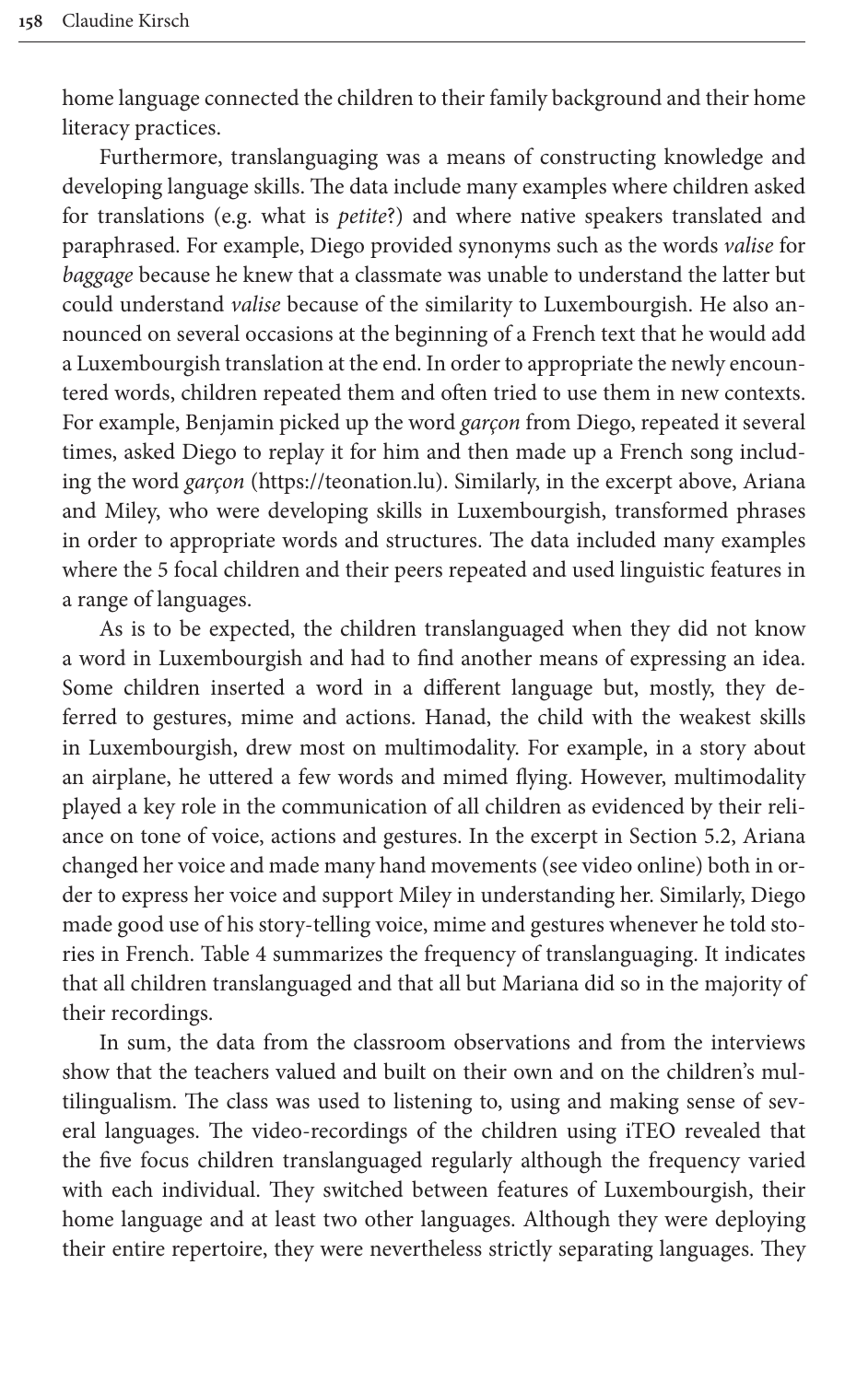|          | Number of recordings |                 |  |  |
|----------|----------------------|-----------------|--|--|
|          | total                | translanguaging |  |  |
| Ariana   | 21                   | 17 (81%)        |  |  |
| Hanad    | 29                   | 22 (76%)        |  |  |
| Benjamin | 24                   | 12 (50%)        |  |  |
| Diego    | 16                   | 10(63%)         |  |  |
| Mariana  | 18                   | 3(17%)          |  |  |
|          |                      |                 |  |  |

<span id="page-14-0"></span>**Table 4.** Frequency of translanguaging on the app iTEO

produced oral texts including songs and stories in different languages but they never mixed languages within a story or a song. Unlike the songs, most stories were in Luxembourgish. While translanguaging, the children made real efforts to understand each other through visual and aural clues (e.g. gestures, intonation), through translations, paraphrase and clarification requests. Moreover, translanguaging was related to situational constraints such as the linguistic needs of the collaborating peer but it was also a matter of individual choice. For example, contrary to Ariana, Mariana did not use her opportunities to speak Portuguese with friends. The children's choice may have been influenced by their experience of language use and parental expectations. While Hanad perceived translanguaging as natural, Diego learned to separate languages. His mother told him that French was the home language and Luxembourgish the school language.

#### **6. Discussion**

The translanguaging practices of the children have to be interpreted at different levels: multilingual Luxembourg, the pedagogy of the preschool teachers and the interactions. In what follows I will discuss the range of named languages, the frequency of translanguaging and the ways in which children translanguaged taking account of these levels when appropriate.

A first finding of this study relates to the range of linguistic resources deployed by the preschoolers. This developing competence has to be seen in relation to multilingual Luxembourg. Children have the opportunity to encounter many languages, particula[rly Luxembourgis](#page-18-12)h, French and Portuguese, in face-to-face interactions even though they might only be peripheral observers. Furthermore, they can be in contact with the official languages of Luxembourg as well as many others through the media (Fehlen et al. 2014). The five focus children of the present study encountered English, Spanish and Russian through the Internet and drew on these experiences in class. At preschool, they had many opportunities to collaborate and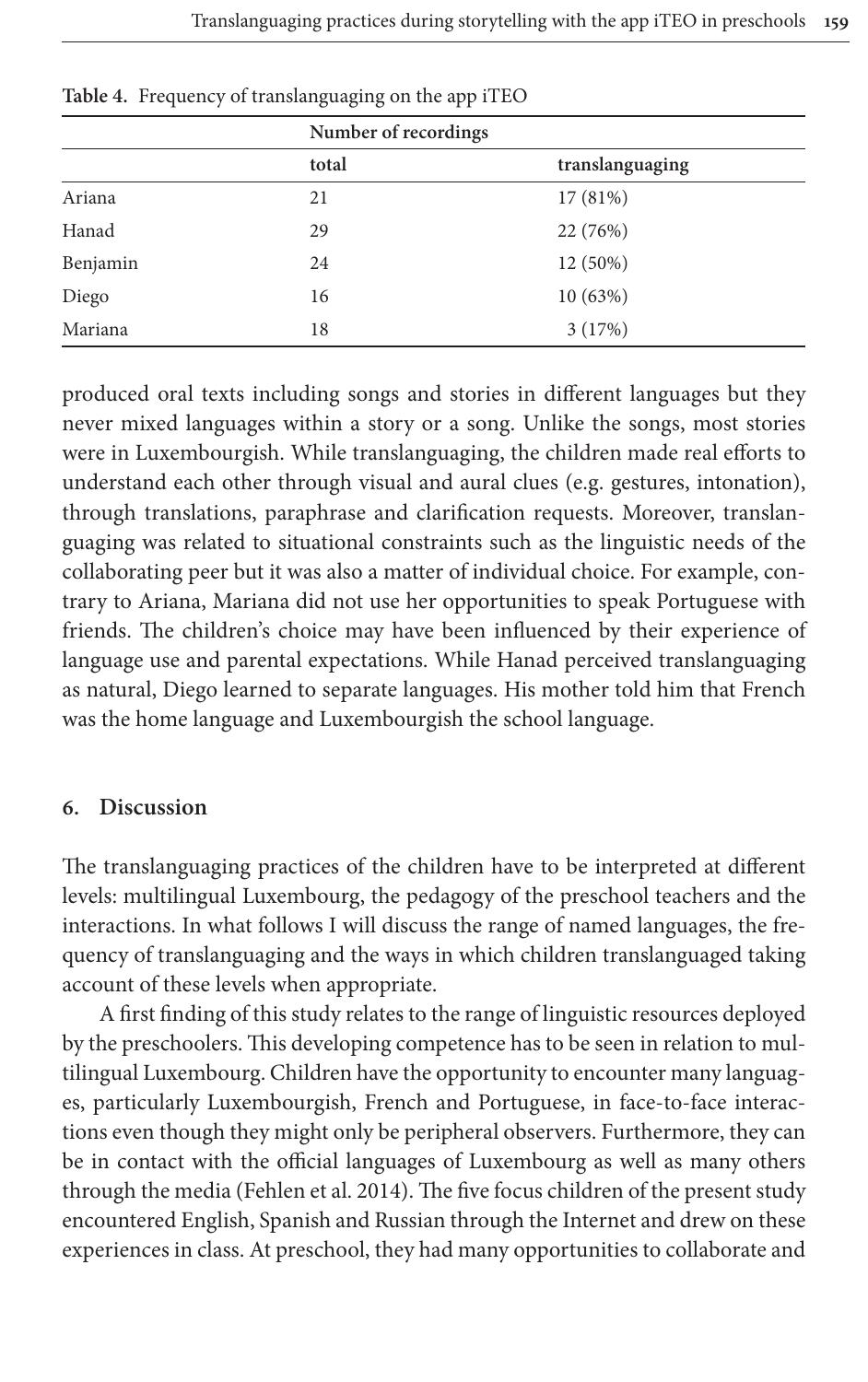listen to stories in languages other than Luxembourgish. This explains how they picked up some French, Portuguese and English. However, it is also interesting to note that of the five focal children none used Italian, Bosnian or Serbian, the home languages of some of their peers. The findings of this study emphasize the extent to which these emergent multilinguals actively made use of their environment to wide[n their lingu](#page-18-13)[istic repertoire. They were](#page-19-6) open to languages and motivated to learn. To this effect, they imitated, repeated and transformed utterances they had picked up from peers. These activities promote internalization and language development (Drury 2007; Lantolf and Poehner 2008).

A second finding relates to the frequency of translanguaging which happened regularly and approximately in half of the iTEO recordings produced outside the classroom. [As there are few studies on tran](#page-20-4)slanguaging practices of young children at school, the present one adds to this body of literature. In Wales, translan[guaging is a pedago](#page-21-2)gical practice regulated by a curriculum and language policies. Nonetheless, Lewis, Jones and Baker (2012b) also reported occasions where primary school children translanguaged independently of the teachers' request. Velasco and García (2014) indicated that a third of the 24 written texts they had collected of nursery and primary children in New York showed transglossic elements. The high frequency of translanguaging amongst the preschoolers studied here is perhaps less impressive than their comfort with translanguaging and the [fact t](#page-20-15)hat translanguaging was a legitimate practice in these particular classes. In Luxembourg society, translanguaging is considered a daily practice to the extent that the government holds that it is an "art in which Luxembourg people excel" (MEN 2008, 7). Thus, children can observe and experience this dynamic and flexible language use. By contrast, educational policies regulate language use at school. The curriculum of early childhood focuses on one language, Luxembourgish, albeit suggesting a certain o[penness towards others. The s](#page-18-1)p[ace given to mu](#page-19-12)ltilin[gualism](#page-19-12) [varies with the teachers](#page-19-2). [The pedagogy of the two](#page-21-2) preschool teachers investigated in the present study has much in common with the multilingual pedagogies described elsewhere (Creese and Blackledge 2010; García, Flores, and Chu 2011; García and Sylvan 2011, Velasco and García 2014). Both teachers capitalize on the children's multilingualism and model and use multilingual and multimodal resources. They develop an inclusive and collaborative learning environment and design communicative tasks, for example storytelling, that promote dialogue in transglossic situations. The app iTEO, which draws on social constructivist theories and on Bakhtin's theory of dialogism, fits their pedagogy as it supports the simultaneous and egalitarian use of several languages and encourages autonomous, exploratory and open-ended learning. During the process of collaborative storytelling, the children made language choices informed by their interests and their experiences of language use, the needs of the interlocutor, and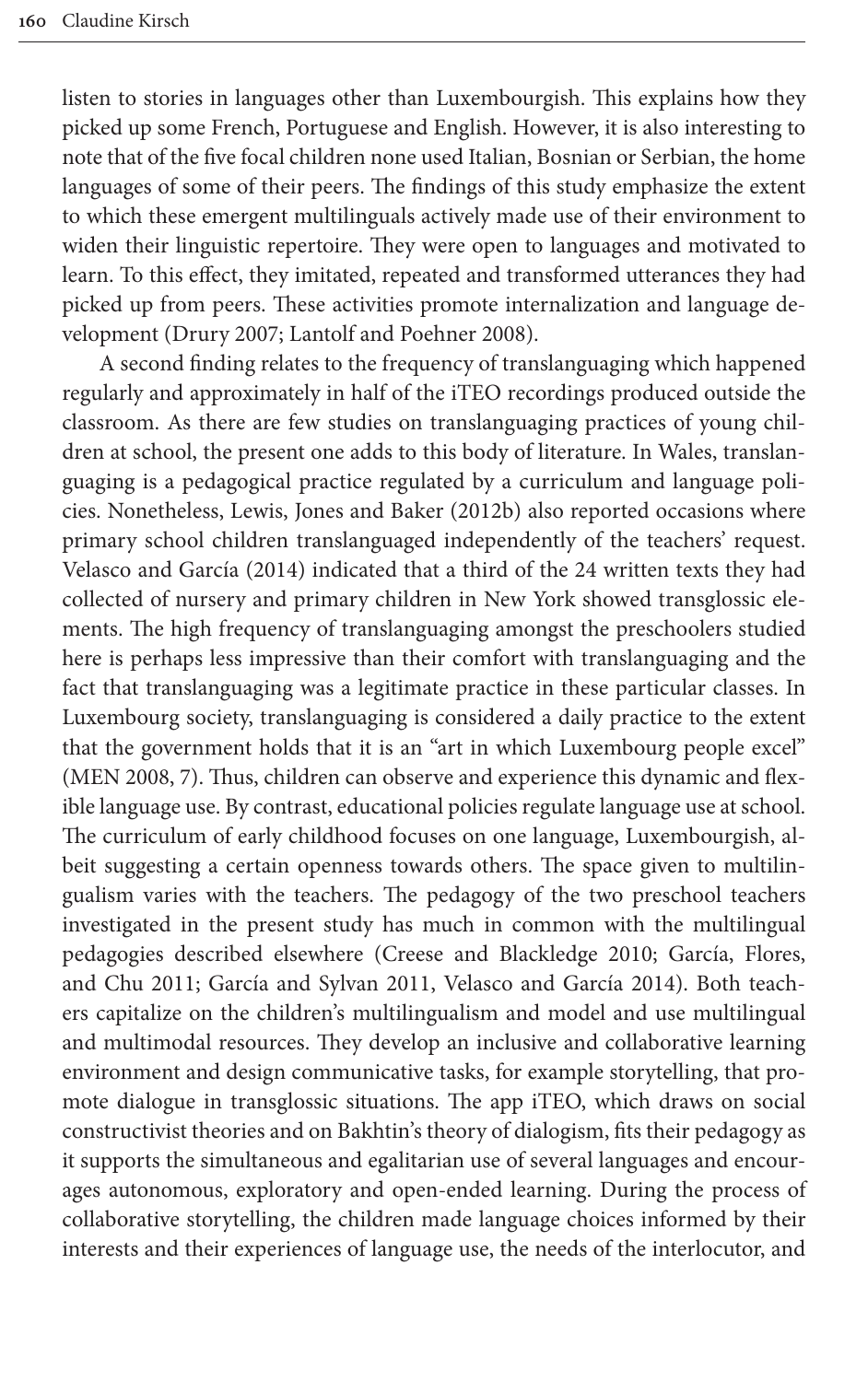the context. The fact that they did not produce translingual stories or songs may indicate that they were aware of th[e educational policie](#page-18-5)s that emphasize the teaching of Luxembourgish and that can lead to a strict separation of languages. This is a reminder that teachers need to establish and nurture translanguaging because it does not happen automatically at school (Canagarajah 2011b).

The third outcome of this study concerns the purposes and means of translanguaging and emphasizes the many similaritie[s between the yo](#page-20-16)[ung and em](#page-18-1)ergent [multilingua](#page-18-1)ls o[f this research project and the older bilin](#page-18-6)guals studied elsewhere. The preschoolers in Luxembourg translanguaged in order to ease communication in ways similar to the children investigated by Olmedo (2003), Creese and Blackledge (2010) and Esquinca, Araujo, and [de la Piedra \(2014\). Translang](#page-18-1)uaging [enabled the p](#page-18-8)[reschoolers to construct knowle](#page-20-3)[dge, express their voices, a](#page-21-2)nd construct identities. Similar findings were reported on younger as well as older bilinguals in England, Wales and [the United Sta](#page-20-16)t[es \(Creese and Blackledge](#page-18-6) 2010; [Canagar](#page-18-6)[ajah 2011a; Lewis, Jones,](#page-21-2) and Baker 2012a; Velasco and García 2014). Finally, the emergent multilinguals deployed a range of translanguaging strategies similar to those reported of bilinguals (Olmedo 2003; Esquinca, Araujo, and de la [Piedra 2014; Velasco a](#page-19-11)[nd García 20](#page-20-12)[14\). They translated, paraphrased, o](#page-18-6)ffered [synonyms, provided clari](#page-21-2)fications and offered visual and aural clues (e.g. gestures, intonation), hence, drew on multimodality. Multimodality is a key resource for children (Goldin-Meadow 2009; Streeck 2009; Esquinca, Araujo, and de la Piedra 2014; Velasco and García 2014), particularly for multilinguals, both to get their particular message across and make meaning.

#### **7. Conclusion**

[This article set o](#page-19-4)ut to investigate the situations and the ways in which emergent multilingual preschoolers translanguage in a collaborative task on iTEO. Embedded in multilingual pedagogies, iTEO became a safe translanguaging space (García and Li Wei 2014, 75). The task of constructing stories with a peer encouraged children to draw on each other's funds of knowledge, language skills and interests. They listene[d, observed, dial](#page-20-16)o[gued, questioned, experimented, im](#page-18-14)itated and [transformed speech. A](#page-20-17)s a result, they developed their linguistic repertoire. The fact that young children can learn from and with each other has been demonstrated, among others, by Olmedo (2003), Angelova, Gunawardena and Volk (2006) and Martin-Beltran (2010).

Teachers may be familiar with social constructivist learning theories and the concept of translanguaging. However, it takes time and skills to connect theory and practice. It is necessary to get to know a child, optimize their resources and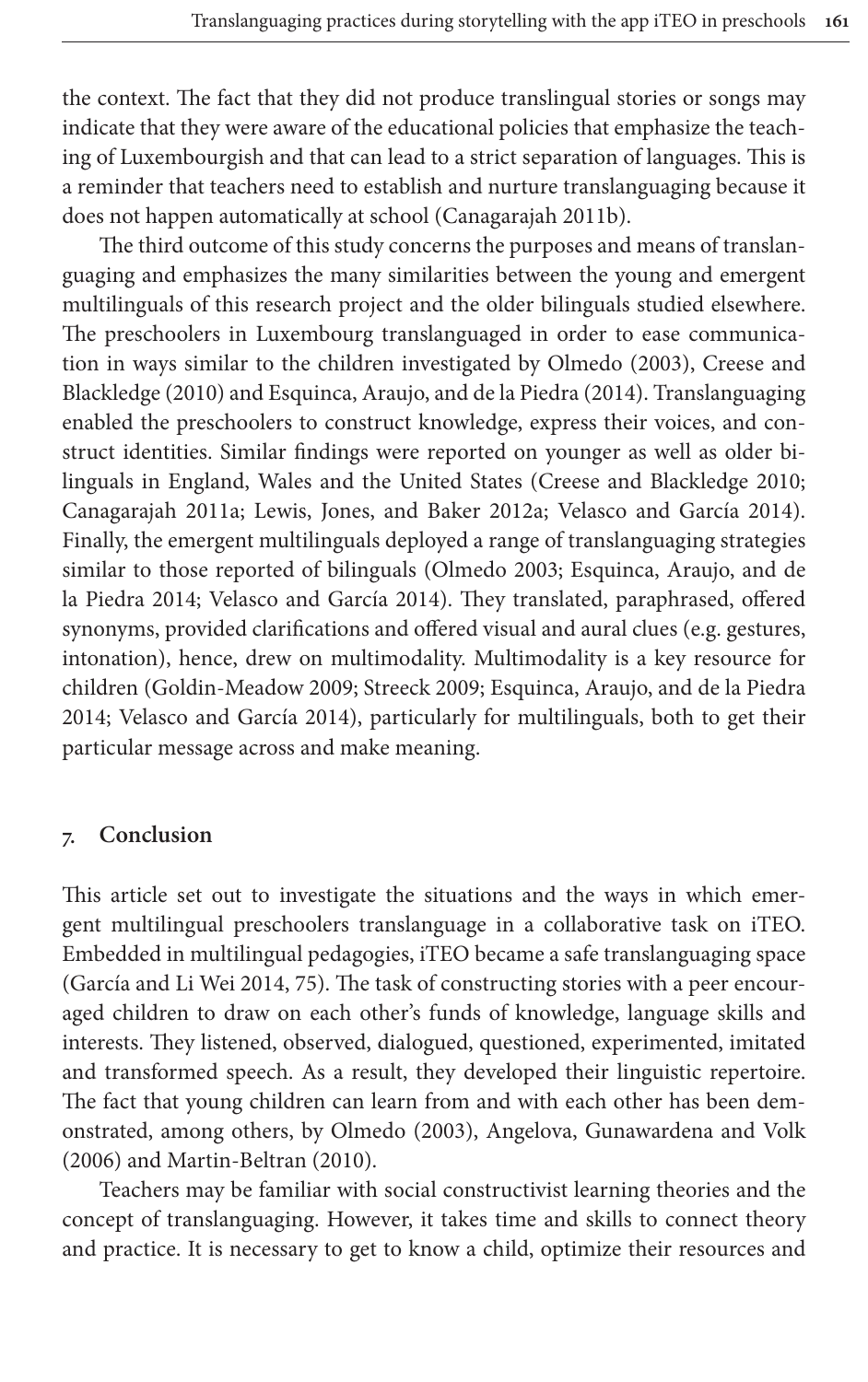develop a safe and collaborative learning environment. The teachers in the present study had managed to implement multilingual practices that furthered language, cognitive and personal development. It is hoped that the paper persuades other teachers of the importance of offering spaces where children can use their full linguistic repertoire.

At this point it its worth drawing attention to our role as researchers. We used a collaborative research approach and actively involved the participating teachers in the data analysis. The teachers experienced and understood that the multilingual practice of collaborative storytellin[g positively influ](#page-18-0)[enced language lea](#page-18-15)rning. In addition, they became more aware of their language ideologies and the ways in which their ideologies and practices in combination with language policies and curricula help to reproduce social inequalities (De Korne 2012). Cummins (2015) argues that literacy engagement and identity performances address inequalities. In this sense, we hope that collaborative learning on iTEO through the focus on literacy and the capitalization on children's resources, contributes to the same aim.

The final words address the pervading role of multimodality found in this study and a need to expand methods of data analysis in studies focusing on translanguaging. Although the concept of translanguaging acknowledges the multimodality of communication, most research papers focus on linguistic repertoires thereby neglecting other means of communication. We may have the necessary technology to video-record interactions but we may still need to develop appropriate methods to analyze multimodal data.

#### **Acknowledgements**

I would like to thank the funders of this project; the University of Luxembourg and the Ministry of Education, Childhood and Youth. I would also like to thank Dr. Gérard Gretsch and Dr. Asunción Bes, researchers on the iTEO project, for their critical thoughts as well as Ms. Donatiello and Ms. Di Letizia for their participation in this study. Moreover, I would like to acknowledge the support of Dr. Jean Conteh, who commented on my first version, and of my husband Antony, who did the proof-reading. Finally, I am indebted to the reviewers for their insightful comments.

#### <span id="page-17-0"></span>**References**

Alexander, Robin. 2012. "Improving Oracy and Classroom Talk in English Schools: Achievements and Challenges." *DFE Seminar on Oracy, the National Curriculum and Educational Standards*, London, 20 February.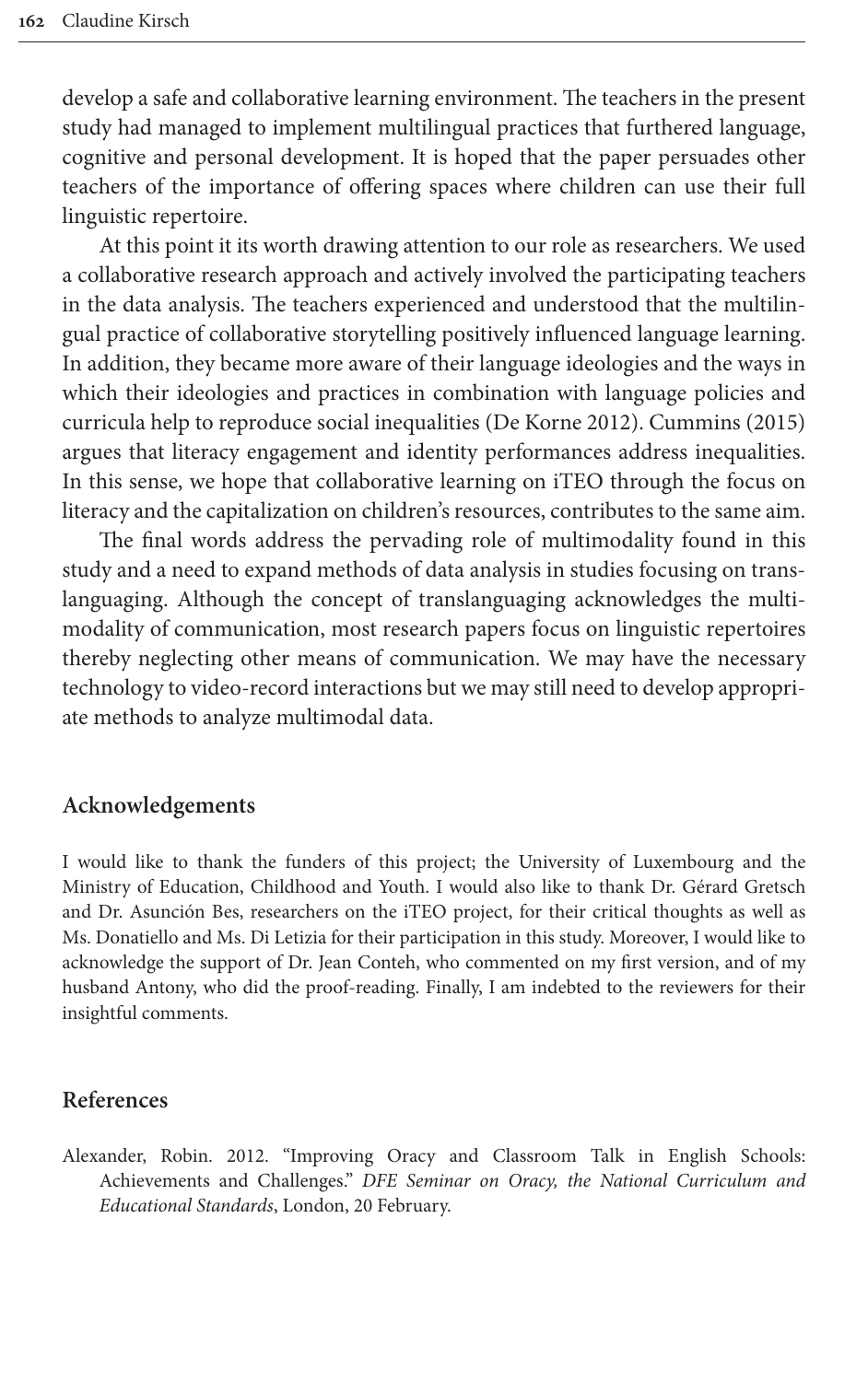- <span id="page-18-14"></span><span id="page-18-3"></span>Angelova, Maria, Delmi Gunawardena, and Dinah Volk. 2006. "Peer Teaching and Learning: Co-constructing Language in a Dual Language First Grade." *Language and Education* 20 (3): 173–190. doi: 10.1080/09500780608668722
- <span id="page-18-9"></span>Baker, Colin. 2011. *Foundations of Bilingual Education and Bilingualism*[. 5th edition. Cle](https://doi.org/10.1111/j.1540-4781.2007.00678.x)vedon: Multilingual Matters.
- [B](https://doi.org/10.1111/j.1540-4781.2007.00678.x)runer, Jerome. 1997. *The Culture of Education*. London: Harvard University Press.
- <span id="page-18-8"></span>Canagarajah, Suresh. 2007. "Lingua Franca English, Multilingual Communities, and Language Acquisition." *The Modern Language Journal* 91: [923–939.](https://doi.org/10.1515/9783110239331.1) doi: 10.1111/j.1540-4781.2007.006 78.x
- <span id="page-18-5"></span>Canagarajah, Suresh. 2011a. "Translanguaging in the Classroom: Emerging issues for Research [and Pedagogy."](https://doi.org/10.1111/j.1540-4781.2011.01207.x) *Applied Linguistics Review* 2: 1–28. doi: 10.1515/9783110239331.1
- <span id="page-18-10"></span>Canagarajah, Suresh. 2011b. "Codemeshing in Academic Writing: Identifying Teachable Strategies of Translanguaging." *Modern Language Journal* 95 (3): 401–417. doi: 10.1111/j.1540-4781.2011.01207.x
- <span id="page-18-11"></span>Charmaz, Kathleen. 2006. *Constructing Grounded Theory. A Practical Guide through Qualitative Analysis*. London: Sage.
- <span id="page-18-1"></span>Conteh, Jean. 2017. "Translanguaging as Pedagogy – A Critical Review." In *The Routledge Handbook of Language and Superdiversity*, ed. by Angela Creese, and Adrian Blackledge. [London: Routledge.](https://doi.org/10.1111/j.1540-4781.2009.00986.x)
- <span id="page-18-4"></span>Creese, Angela, and Adrian Blackledge. 2010. "Translanguaging in the Bilingual Classroom: A Pedagogy for Learning and Teaching?" *The Modern Language Journal* 94 (1): 103–115. doi: 10.1111/j.1540-4781.2009.00986.x
- <span id="page-18-15"></span>Cummins, Jim. 2006. "Identity Texts: The Imaginative Construction of Self through Multiliteracies Pedagogy." In *Imagining Multilingual Schools. Language in Education and Globalization*, ed. by Ofelia García, Tove Skutnabb-Kangas, and Maria E. Torres-Guzmán, 51–68. Clevedon: Multilingual Matters.
- <span id="page-18-0"></span>Cummins, Jim. 2015. "What Does it Mean to Teach for Transfer in Educating Multilingual Students?" Paper presented at the Conference "Translanguaging – Practices, Skills and Pedag[ogy. Conference on Translangu](https://doi.org/10.1080/09500782.2012.663552)aging", Dalarna University, Falun, 22 April.
- <span id="page-18-13"></span>De Korne, Haley. 2012. "Towards New Ideologies and Pedagogies of Multilingualism: Innovations in Interdisciplinary Language Education in Luxembourg." *Language and Education* 26 (6): 497–500. doi: 10.1080/09500782.2012.663552
- <span id="page-18-6"></span>Drury, Rose. 2007. *Young Bilingual Learne[rs at Home and School: Resea](https://doi.org/10.1080/15235882.2014.934970)rching Multilingual Voices*. Stroke-on-Trent: Trentham Books.
- <span id="page-18-12"></span>Esquinca, Alberto, Blanca Araujo, and María Teresa de la Piedra. 2014. "Meaning Making and Translanguaging in a Two-Way Dual-Language Program on the U.S.- Mexico Border." *Bilingual Research Journal* 37 (2): 164–181. doi: 10.1080/15235882.2014.934970
- <span id="page-18-2"></span>Fehlen, Fernand, Dieter Ferring, Andreas Heinz, François Peltier, and Germaine Thill. 2014. "Les Langues". In *La Société Luxembourgeoise dans le Miroir du Recensement de la Population*, ed. by Serge Allegrezza, Dieter Ferring, Helmut Wilmes, and Paul Zahlen, 95– 112. Luxembourg: Saint-Paul.
- <span id="page-18-7"></span>García, Ofelia. 2009. *Bilingual E[ducation in the 21st C](https://doi.org/10.1075/sibil.42.05gar)entury: A Global Perspective*. Malden, MA: Blackwell.
- García, Ofelia. 2011. "The Translanguaging of Latino Kindergarteners." In *Bilingual Youth: Spanish in English Speaking Societies*, ed. by Kim Potowski, and Jason Rothman, 33–55. Amsterdam: John Benjamins, doi: 10.1075/sibil.42.05gar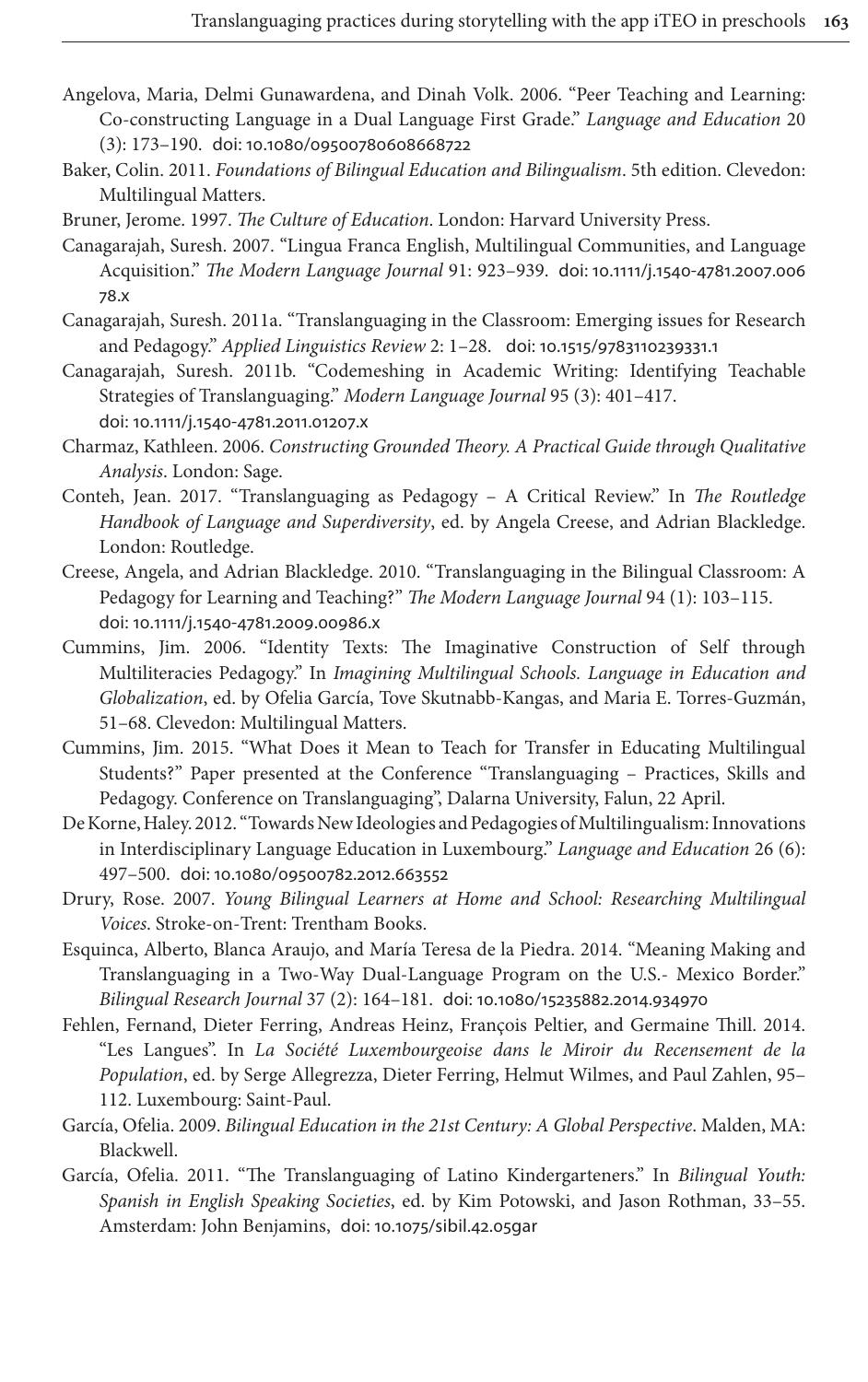- <span id="page-19-12"></span><span id="page-19-1"></span>García, Ofelia, and Nelson Flores. 2011. "Multilingual Pedagogies". In *The Routledge Handbook on Multilingualism*, ed. by Marilyn Martin-Jones, Adrian Blackledge, and Angela Creese, [232–242. London: Routle](https://doi.org/10.1080/19313152.2011.539486)dge.
- <span id="page-19-9"></span>García Ofelia, Nelson Flores, and Chu Haiwan. 2011. "Extending Bilingualism in U.S. Secondary Education: New Variations." *International Multilingual Research Journal* 5 (1): 1–18. doi: 10.1080/19313152.2011.539486
- <span id="page-19-2"></span>García, Ofelia, and Naomi Kano. 2014. "Translanguaging as Process and Pedagogy: Developing the English Writing of Japanese Students in the US." In *The Multilingual Turn in Languages Education: Opportunities and Challenges*, ed. by Jean Conteh, and Gabriele Meier, 258–277. [Bristol, United Kingdom: M](https://doi.org/10.1111/j.1540-4781.2011.01208.x)ultilingual Matters.
- <span id="page-19-4"></span>García, Ofelia, and Claire Sylvan. 2011. "Pedagogies and Practices in Multilingual Classrooms: Singularities in Pluralities." *The Modern Language Journal* 95 (3): 385–400. doi: 10.1111/j.1540-4781.2011.01208.x
- <span id="page-19-11"></span><span id="page-19-7"></span>García, Ofelia, and Li Wei. 2014. *Translangua[ging: Language, Bilingualism an](https://doi.org/10.1111/j.1750-8606.2009.00088.x)d Education*. Houndmills: Palgrave Macmillan.
- Goldin-Meadows, Susan. 2009. "How Gesture Promotes Learning Throughout Childhood." *Child Development Perspectives* 3 (2): 106–111. doi: 10.1111/j.1750-8606.2009.00088.x
- <span id="page-19-0"></span>Gretsch, Gérard. 2014. "iTEO as a Tool-and-Result in Dialogical Multilingual Language Learning". In *Lernen und Lehren in multilingualen Kontexten: Zum Umgang mit sprachlichkultureller Vielfalt im Klassenraum*, ed. by Nancy Morys, Claudine Kirsch, Ingrid de Saint Georges, and Gérard Gretsch, [183–217. Frankfurt: Peter Lang](https://doi.org/10.1080/13670050.2012.658016).
- <span id="page-19-3"></span>Hornberger, Nancy H., and Holly Link. 2012. "Translanguaging and Transnational Literacies in Multilingual Classrooms: A Biliteracy Lens." *International Journal of Bilingual Education and Bilingualism* 15 (3): 261–278. doi: 10.1080/13670050.2012.658016
- <span id="page-19-10"></span><span id="page-19-8"></span>Jonsson, Carla. 2013. "Translanguaging and Multilingual Literacies: Diary-Based Case Studies of Adolescents in an International School." *International Journal of the Sociology of Language* (224): 85–117.
- Kendon, Adam. 1997. "Gesture." *Annual Reviews Inc* 26: 109–128.
- <span id="page-19-5"></span>Kirsch, Claudine 2014. "Storytelling at Home and at the Nursery School: A Study of Bilingual Children's Literacy Practices." In *Lernen und Lehren in multilingualen Kontexten: Zum Umgang mit sprachlich-kultureller Vielfalt im Klassenraum*, ed. by Nancy Morys, Claudine Kirsch, Ingrid de Saint Georges, and Gérard Gretsch, 219–246. Frankfurt: Peter Lang.
- Kirsch, Claudine, and Gérard Gretsch. 2015. "L'apprentissage Langagier avec l'App iTEO Multilinguisme: Enseignement, Littératures et Cultures au Luxembourg." *Synergies pays germanophones*. Gerflint 8: 37–48.
- <span id="page-19-13"></span>Kress, Günther. 2010. *Multimodality: A Social Semiotic Approach to Contemporary Communication*. London: Routledge.
- Kress, Günther, and Theo Van Leeuwen. 2001. *Multimodal Discourse The Modes and Media of Contemporary Communication*. London: Bloomsbury.
- <span id="page-19-6"></span>Krippeler, Caroline. 2014. *Begegnung mit Sprachenvielfalt – mehrsprachige Vorschulkinder in Luxemburg in unterschiedlichen Settings. Schriftliche Hausarbeit im Rahmen der Ersten Staatsprüfung, dem Landesprüfungsamt für Erste Staatsprüfungen für Lehrämter an Schulen*. Köln: Universität zu Köln.
- Lantolf, James P., and Matthew E. Poehner. 2008. "Introduction to Sociocultural Theory and the Teaching of Second Languages". In *Sociocultural Theory and the Teaching of Second Languages*, ed. by James P. Lantolf, and Matthew E. Poehner, 1–33. London: Equinox.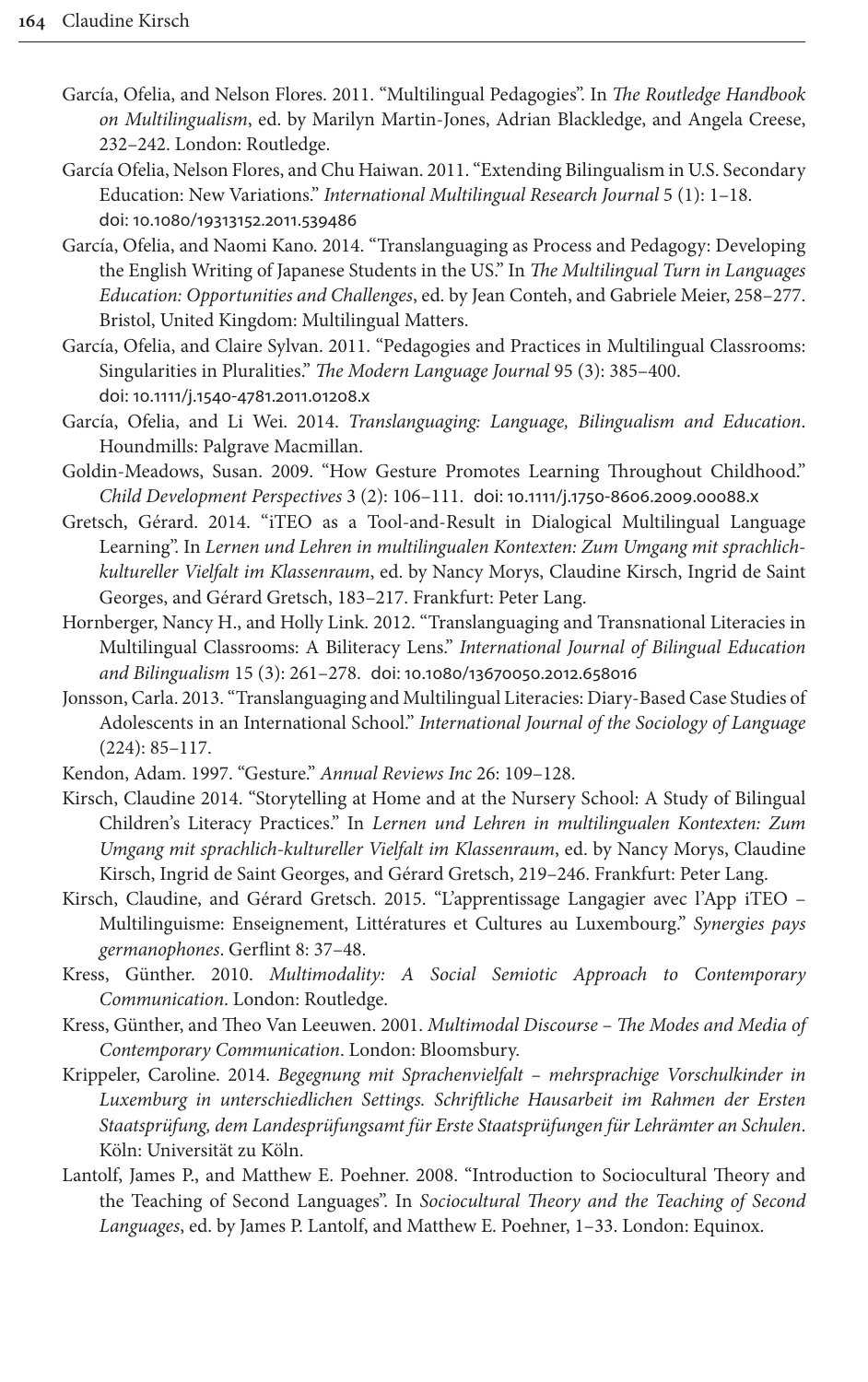- <span id="page-20-4"></span><span id="page-20-3"></span>[Lewis, Gwyn, Bryn Jones,](https://doi.org/10.1080/13803611.2012.718490) and Colin Baker. 2012a. "Translanguaging: Developing Its Conceptualization and Contextualization." *Educational Research and Evaluation: An International Journal on Theory and Practice* 18 (7): 655–670. doi: [10.1080/13803611.2012](https://doi.org/10.1080/13803611.2012.718488).718490
- <span id="page-20-9"></span>Lewis, Gwyn, Bryn Jones, and Colin Baker. 2012b "Translanguaging: Origins and Development from School to Street and beyond." *Educational Research and Evaluation* 18 (7): 641–654. doi: [10.1080/13803611.2012](https://doi.org/10.1016/j.pragma.2010.07.035).718488
- <span id="page-20-1"></span>Li Wei. 2011. "Moment Analysis and Translanguaging Space: Discursive Construction of Identities by Multilingual Chinese Youth in Britain." *Journal of Pragmatics* 43: 1222–1235. doi: 10.1016/j.pragma.2010.07.035
- <span id="page-20-17"></span>Martin, Romain, Sonja Ugen, and Antoine. Fischbach. 2015. *Épreuves Standardisées: Bildungsmonitoring für Luxemburg. Nationaler Bericht 2011 bis 2013*. LUCET: University [of Luxembourg.](https://doi.org/10.1111/j.1540-4781.2010.01020.x)
- <span id="page-20-11"></span>Martin-Beltran, Melinda. 2010. "The Two-Way Language Bridge: Co-constructing Bilingual Language Learning Opportunities." *The Mod[ern Language Journal](http://www.luxembourg.public.lu/en/publications/i/ap-langues/ap-langues-2008-EN.pdf)* 94 (2): 254–277. doi: 10.1111/j.1540-4781.2010.01020.x
- <span id="page-20-15"></span><span id="page-20-0"></span>McNeill, David. 1992. *[Hand and Mind. What](http://www.luxembourg.public.lu/en/publications/i/ap-langues/ap-langues-2008-EN.pdf) Gesture Reveal about Thought*. Chicago: The University of Chicago Press.
- <span id="page-20-5"></span>MEN. 2008. About Luxembourg. Accessed May 10, 2016. http://www.luxembourg.public.lu/en/ publications/i/ap-langues/ap-langues-2008-EN.pdf.
- MENJE. 2016. *Statistiques globales et Analyse des Résultats Scolaires Enseignement Fondamental [– 2014–2015](https://doi.org/10.1002/9780470753545.ch11)*. Luxembourg: MENJE / Service des statistiques et analyses.
- <span id="page-20-2"></span>Mercer, Neil. 2002. "Developing Dialogues". In *Learning for Life in the 21st Century*, ed. by Gordon Wells, and Guy Claxton, 141–153. Oxford, UK: Blackwell. doi: 10.1002/9780470753545.ch11
- <span id="page-20-16"></span><span id="page-20-10"></span>Neumann, Sascha. 2015. "Lost [in Translanguaging? Practices](https://doi.org/10.1016/S0898-5898(03)00033-0) of Language Promotion in Luxemburgish Early Childhood Education." *Global Education Review* 2 (1): 23–39.
- Olmedo, Irma M. 2003. "Language Mediation among Emergent Bilingual Children." *Linguistics and Education* 14 (2[\): 143–162.](https://doi.org/10.1515/applirev-2015-0014) doi: 10.1016/S0898-5898(03)00033-0
- <span id="page-20-8"></span><span id="page-20-6"></span>Otheguy, Ricardo, Ofelia García, and Wallis Reid. 2015. "Clarifying Translanguaging and Deconstructing Named Languages: A Perspective from Linguistics." *Applied Linguistics Review* 6 (3): 281–307. doi: 10.1515/applirev-2015-0014
- Paley, Vivian G. 1992. *You Can't Say You Can't Play*. Cambridge, MA: Harvard University Press.
- <span id="page-20-13"></span>Resnick, Lauren B., Sarah Michaels, and Catherine O'Connor. 2010. "How (Well Structured) Talk Build the Minds." In *From Genes to Context: New Discoveries about Learning from Educational Research and Their Applications*, ed. by Robert, Sternberg, and David Preiss, 163–194. New York: Springer.
- <span id="page-20-12"></span><span id="page-20-7"></span>Strauss, Anselm, and J[uliet Corbin](https://doi.org/10.1075/gs.2). 1990. *Basics of Qualitative Research: Grounded Theory Procedures and Techniques*. Newbury Park: Sage.
- Streeck, Jürgen. 2009. *Gesturecraft: The Manufacture of Meaning*. Amsterdam: John Benjamins Publishing Company. doi: 10.1075/gs.2
- <span id="page-20-14"></span>Swain, Merrill, Kinnear, Penny, and Linda Steinman. 2010. *Sociocultural Theory in Second Language Education. An Introduction through Narratives*. MM Textbooks 7. Bristol, England: Multilingual Matters.
- Tharp, Roland G., and Ronald Gallimore. 1988. "Teaching as Assisted Performance." In *Rousing Minds to Life: Teaching, Learning and Schooling in Social Context*, ed. by Roland G. Tharp, and Ronald Gallimore, 27–43. Cambridge: Cambridge University Press.